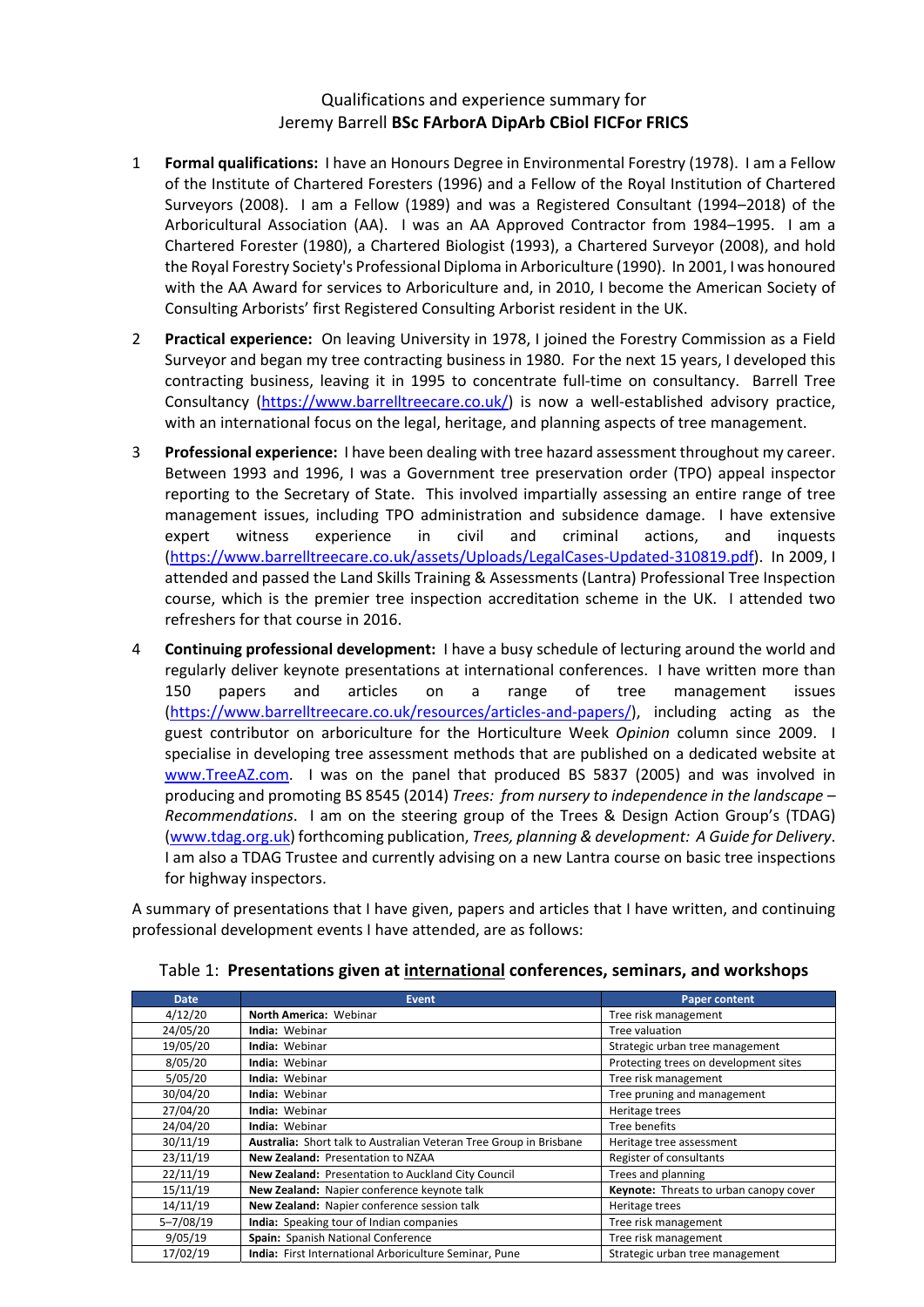| <b>Date</b>   | <b>Event</b>                                                       | <b>Paper content</b>                     |
|---------------|--------------------------------------------------------------------|------------------------------------------|
| 2/10/18       | Canada: International Urban Forestry Congress, Vancouver           | Keynote: Threats to urban canopy cover   |
|               |                                                                    | Tree Academy workshop on trees and       |
| 30/09/18      | Canada: International Urban Forestry Congress, Vancouver           | planning                                 |
| 01/05/17      | Australia: Arboriculture Australia conference in Canberra          | Strategic tree management                |
| 29&30/04/17   | Australia: Arboriculture Australia conference in Canberra          | 2-day workshop on professionalism        |
| 26/01/17      | Latvia: Urban tree management conference in Riga                   | Tree risk management                     |
| 25/01/17      | Latvia: Urban tree management conference in Riga                   | Trees and planning                       |
| 30/09/16      | <b>USA: Rocky Mountains ISA Chapter Conference</b>                 | Retaining trees on construction sites    |
| 29/09/16      | <b>USA: Rocky Mountains ISA Chapter Conference</b>                 | Keynote: Modernising arboriculture       |
| 28/09/16      | USA: Rocky Mountains ISA Chapter Conference                        | Heritage tree workshop                   |
| 25/08/16      | Singapore: Trees and planning workshop                             | Trees and planning                       |
| 24/08/16      | Singapore: CUGE Conference presentation                            | Modernising arboriculture                |
| 23/08/16      | Singapore: Tree assessment workshop                                | TreeAZ                                   |
| 6/11/15       | Singapore: GUSA Conference                                         | Trees and the law                        |
| 21/10/15      | Sweden: Planning update, Uppsala                                   | Development site management              |
|               |                                                                    | Acting as an expert witness              |
| $1 - 2/06/15$ | Australia: AA National conference, Adelaide                        | Keynote: Trees and development           |
|               |                                                                    | Pruning heritage trees                   |
| 17/10/14      | New Zealand: NZAA National Conference, Rotorua                     | Keynote: Tree risk management            |
| 16/10/14      | New Zealand: NZAA National Conference, Rotorua                     | Keynote: The future of arboriculture     |
| 27/05/14      | Italy: ISA European Conference, Turin                              | Keynote: Tree risk management            |
| 12/02/14      | Canada: Ontario ISA Chapter Conference, Deerhurst                  | <b>Keynote:</b> The future for arborists |
| 12/02/14      | Canada: Ontario ISA Chapter Conference, Deerhurst                  | Trees and basements                      |
| 12/02/14      | Canada: Ontario ISA Chapter Conference, Deerhurst                  | Heritage trees                           |
| 12/02/14      | Canada: Ontario ISA Chapter Conference, Deerhurst                  | Trees and construction                   |
| 19/10/12      | Canada: Risk and Heritage Tree Workshop, Toronto                   | Risk and heritage trees                  |
| 18/10/12      | Canada: Tree Assessment Workshop, Toronto                          | Trees and planning                       |
| 17/10/12      | Canada: ISA Prairie Chapter Presentation, Canmore                  | Professionalism                          |
| 16/10/12      | Canada: ISA Prairie Chapter Keynote, Canmore                       | Managing construction sites in the UK    |
| 15/10/12      | Canada: ISA Prairie Chapter Workshop, Canmore                      | Heritage trees and report writing        |
| 12/10/12      | Canada: Risk and Heritage Tree Workshop, Vancouver                 | Risk and heritage trees                  |
| 11/10/12      | <b>Canada:</b> Tree Assessment Workshop, Vancouver                 | Trees and planning                       |
| 2/08/11       | New Zealand: Auckland City Council, Auckland                       | Heritage tree assessment                 |
| 26/07/11      | Australia: ISA International Conference, Sydney                    | Trees and the law                        |
| 16/02/10      | USA: Ohio Chapter Conference, Columbus                             | Trees on construction sites              |
| 15/02/10      | USA: Ohio Chapter Conference, Columbus                             | Keynote: The future of arboriculture     |
| 14/02/10      | USA: TreeAZ workshop, Ohio Chapter Conference, Columbus            | Tree assessment                          |
| 5/05/09       | Australia: ISAAC Conference, Newcastle                             | Trees and development                    |
| 4/05/09       | Australia: ISAAC Conference, Newcastle                             | Professional practice                    |
| 1/10/08       | Switzerland: WWF Sustainable Cities and Communities, Geneva        | Trees in climate adaptation              |
| 25/07/08      | USA: ISA International Conference, St Louis                        | TreeAZ                                   |
|               | Australia: Series of eight workshops in Adelaide, Melbourne,       |                                          |
| May 2006      | Sydney & Brisbane                                                  | Report writing/development sites         |
| 17/11/05      | Australia: Meeting of Victoria Tree Officers, Melbourne            | Arboriculture in the UK                  |
| 16/11/05      | Australia: Melbourne Arborists Discussion Group                    | <b>BS 5837</b>                           |
| 15/11/05      | Australia: Parramatta Tree Officers, Sydney                        | Arboriculture in the UK                  |
| 9/11/05       | New Zealand: Report Writing Workshop, Auckland                     | Report writing                           |
| 7/11/05       | New Zealand: Report Writing Workshop, Christchurch                 | Report writing                           |
| 8/08/05       | USA: ISA International Conference, Nashville                       | The psychology of writing                |
| 5/11/04       | New Zealand: New Zealand National Conference, Queenstown           | The psychology of writing                |
| 3/11/04       | New Zealand: Trees on development sites workshop, Auckland         | Development sites                        |
| 29/11/03      | New Zealand: New Zealand National Conference, Tauranga             | TreeAZ                                   |
| 5/08/03       | Canada: ISA International Conference, Montreal                     | TreeAZ                                   |
|               |                                                                    | <b>Report writing</b>                    |
| 19-20/04/01   | Australia: NAAA Conference, Sydney                                 | <b>SULE</b>                              |
|               |                                                                    | SULE practical workshops                 |
|               |                                                                    | Workshops on report writing & climbing   |
| 2-21/04/98    | <b>Australia &amp; New Zealand: Study Tour of NZ and Australia</b> | techniques                               |
| 09/96         | USA: ISA International Conference, Hilton Head                     | SULE                                     |
| 31/05/96      | USA: Morton Arboretum Conference, Chicago                          | <b>SULE</b>                              |
| 26/09/95      | France: 2 <sup>nd</sup> European Congress, Versailles              | Diagnosis of tree defects                |
| 05/93         | Germany: 1 <sup>st</sup> European Congress, Llanstein              | Tree management in the UK                |
|               |                                                                    |                                          |

## Table 2: **Presentations given at UK conferences, seminars, and workshops**

| <b>Date</b> | <b>Event</b>                                   | <b>Paper content</b>       |
|-------------|------------------------------------------------|----------------------------|
| 9/12/20     | AA webinar                                     | Pruning                    |
| 8/07/20     | ICF North England Regional event Webinar, Zoom | Tree planting and planning |
| 13/05/20    | Plymouth City council Tree Hour                | Tree risk management       |
| 4/05/20     | AA Arborists Question Time webinar             | Arboriculture              |
| 26/02/20    | MTOA seminar on tree risk                      | Tree risk management       |
| 18/10/19    | AA Ireland Branch Seminar (Belfast)            | Tree risk management       |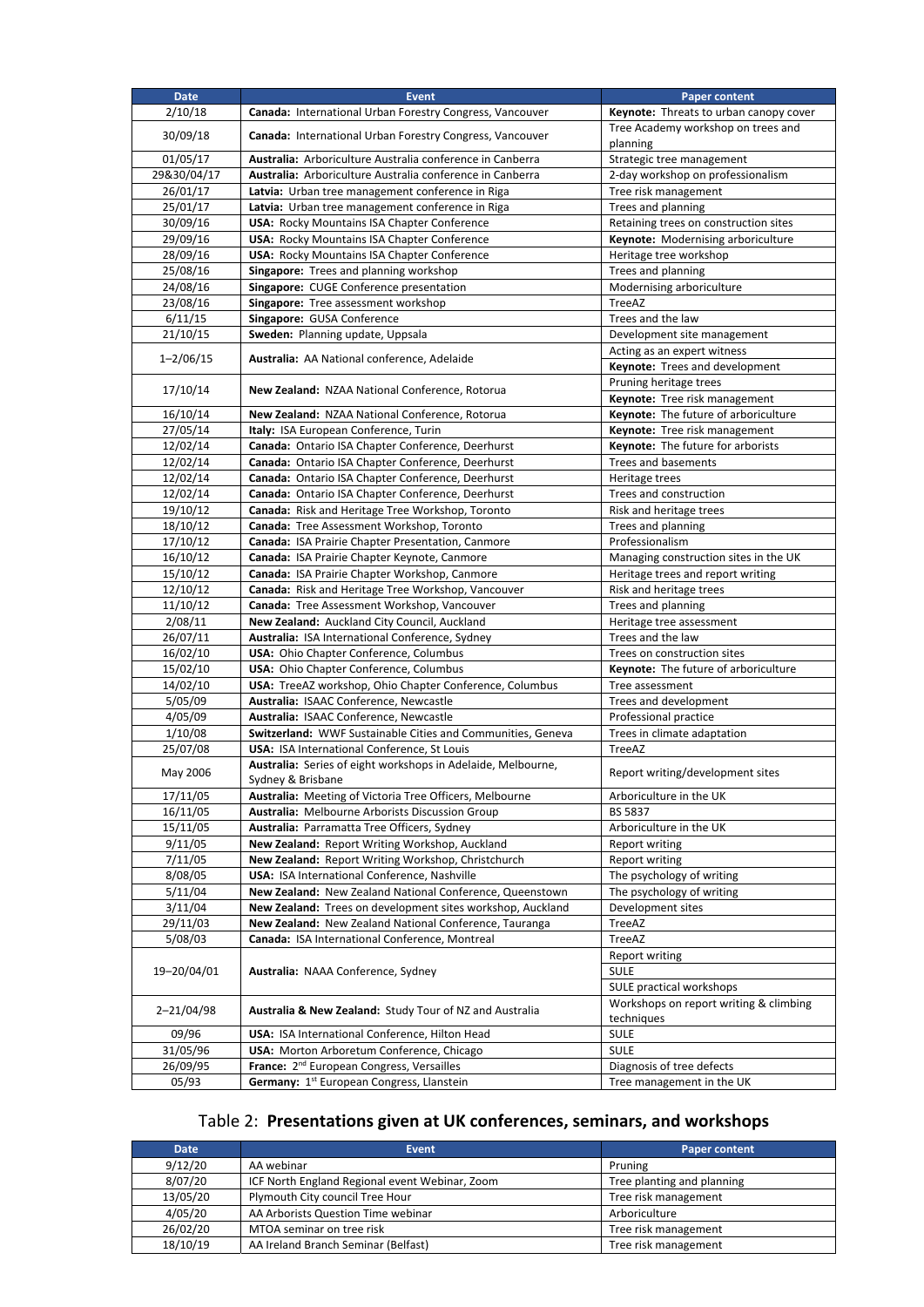| <b>Date</b>               | <b>Event</b>                                                        | <b>Paper content</b>                                  |
|---------------------------|---------------------------------------------------------------------|-------------------------------------------------------|
| 17/10/19                  | AA Ireland Branch Seminar (Dublin)                                  | Tree risk management                                  |
| 17/09/19                  | AA Midlands Branch Seminar                                          | Tree risk management                                  |
| 15/08/19                  | AA Wales Branch Seminar                                             | Tree risk management                                  |
| 25/07/19<br>21/06/19      | AA Western Branch Seminar<br>AA Scottish Branch Seminar             | Tree risk management<br>Tree risk management          |
| 1/05/19                   | AA East Anglia Branch Seminar                                       | Tree risk management                                  |
| 3/04/19                   | Landscape Institute Regional Branch, Bristol                        | Tree planting standards                               |
| 30/01/19                  | AA SE Branch Trees and the law update, Brooklands                   | Trees and the law update                              |
| 23/01/19                  | CPD presentation to Tewkesbury Council                              | Trees and planning                                    |
| 20/11/18                  | AA SW Branch Trees and the law update, Bodmin                       | Trees and the law update                              |
| 31/10/18                  | NE AA Seminar, Newcastle                                            | Trees and the law update                              |
| 19/09/18                  | TDAG/RTPI Seminar on tree valuation in Birmingham                   | Tree valuation                                        |
| 8/03/18                   | Ecobuild, London                                                    | Trees and place making                                |
| 21/02/18<br>2/02/18       | <b>Surrey University Wisley</b><br>Churchill Retirement Living CPD  | Trees and planning<br>Trees and planning              |
| 25/01/18                  | RICS SE update, Ashford                                             | Tree risk management                                  |
| 7/12/17                   | Student discussion, Sparsholt College                               | Professional practice                                 |
| 21/11/17                  | CPD presentation to Cullinane Studio, London                        | Trees and place making                                |
| 18/10/17                  | RICS Regional update                                                | Tree risk management                                  |
| 12/10/17                  | Turin city visit with LTOA                                          | Trees and planning                                    |
| 21/09/17                  | Hosted LTOA visit to New Forest                                     | Heritage trees and ecology                            |
| 4/09/17                   | CRL CPD presentation                                                | Trees and planning                                    |
| 4&5/07/17<br>12/06/17     | AA Aspiring Consultants' Workshop<br>Roads to places                | Professional practice<br>Trees and place making       |
| 24&25/05/17               | AA workshops in Wales                                               | Tree assessment and planning                          |
| 15/02/17                  | Evening seminar as RHS Wisley                                       | Tree risk management                                  |
| 21/01/17                  | Trees and woodland conference, Sheffield                            | Trees and highways                                    |
| 18/01/17                  | IOSH Safety meeting in Southampton                                  | Tree risk management                                  |
| 20/10/16                  | Isle of Man Trees and Planning Workshop                             | Trees and planning                                    |
| 8/10/16                   | Action for Trees and Woodlands Conference in Sheffield              | Trees and highways                                    |
| 15/09/16                  | TDAG Highways Seminar at Cambridge                                  | Trees and highways                                    |
| 29&30/06/16<br>16/06/16   | AA Aspiring Consultants' Workshop<br>Surveyors CPD day presentation | Professional practice<br>Trees and planning update    |
| 9/06/16                   | Kew Society of Garden Designers Seminar                             | Trees and place making                                |
| 24/05/16                  | Test Valley Borough Council planners                                | Trees and planning                                    |
| 4&5/05/16                 | AA workshops in London                                              | Tree assessment and planning                          |
| 20&21/04/16               | AA workshops at Myerscough                                          | Tree assessment and planning                          |
| 11/04/16                  | RHS Seminar, Wisley                                                 | Tree risk management                                  |
| 6&7/04/16                 | AA workshops at Edinburgh                                           | Tree assessment and planning                          |
| 30/03/16                  | Planning update CPD at WYG planning<br>AA workshops at Ilminster    | Trees and planning<br>Tree assessment and planning    |
| 23&24/03/16<br>9&10/03/16 | AA workshops at Bracknell                                           | Tree assessment and planning                          |
| 02/03/16                  | Presentation to students at Pershore College                        | Tree management                                       |
| 17/02/16                  | TDAG 6Cs on highway trees and planning in Nottingham                | Trees and highways                                    |
| 2/02/16                   | Wessex Surveyors CPD meeting                                        | Trees and the law update                              |
| 23/10/15                  | Tree Council talk in Havant                                         | Trees and planning                                    |
| 1/10/15                   | Barcham day on heritage tree management                             | Heritage trees and risk assessment                    |
| 14/07/15                  | TDAG/LTOA meeting in Wandsworth                                     | Trees and planning                                    |
| 13/07/15<br>30/06/15      | IOSH Southampton<br>Trees and the Law Seminar, Edinburgh            | Legal update on tree risk<br>Trees and the law        |
| 23/06/15                  | TDAG Roadshow, Edinburgh                                            | Trees in Hard Landscapes                              |
| $6 - 7/05/15$             | AA Aspiring Consultants' Workshop                                   | Professional practice                                 |
| 30/04/15                  | TDAG Roadshow, Grosvenor, London                                    | Hazard tree management                                |
| 30/03/15                  | TDAG Roadshow, Landscape Institute, London                          | Trees in Hard Landscapes                              |
| 30/01/15                  | TDAG Roadshow, Liverpool                                            | Trees in Hard Landscapes                              |
| 29/01/15                  | TDAG Roadshow, Manchester                                           | Trees in Hard Landscapes                              |
| 28/01/15<br>2/12/14       | AA SE Branch Merrist Wood Evening Lecture<br>GLA/TDAG               | Tree pruning and planning<br>Trees in Hard Landscapes |
| 20/11/14                  | AA/TDAG Roadshow, Leicester                                         | Trees in Hard Landscapes                              |
| 19/11/14                  | AA/TDAG Roadshow, Preston                                           | Trees in Hard Landscapes                              |
| 18/11/14                  | AA/TDAG Roadshow, York                                              | Trees in Hard Landscapes                              |
| 6/11/14                   | <b>Bristol Chambers Legal Update</b>                                | Duty of care update                                   |
| 5/11/14                   | AA/TDAG Roadshow, Exeter                                            | Trees in Hard Landscapes                              |
| 29/10/14                  | Barcham Trees/TDAG                                                  | Trees in Hard Landscapes                              |
| 20/09/14<br>16/09/14      | Modbury evening talk<br>AA Conference, London                       | Heritage trees<br>Advances in arboricultural thinking |
| 1/07/14                   | CAS Ask the experts, Edinburgh                                      | Duty of care update                                   |
| 19-20/05/14               | AA Aspiring Consultants' Workshop                                   | Professional practice                                 |
| 30/04/14                  | Merrist Wood College                                                | Tree career prospects                                 |
| 27/03/14                  | BS 8545 roadshow presentation, Kew                                  | Planting new trees                                    |
| 26/03/14                  | BS 8545 roadshow presentation, Bridgewater                          | Planting new trees                                    |
| 05/03/14                  | BS 8545 roadshow presentation, Barcham                              | Planting new trees                                    |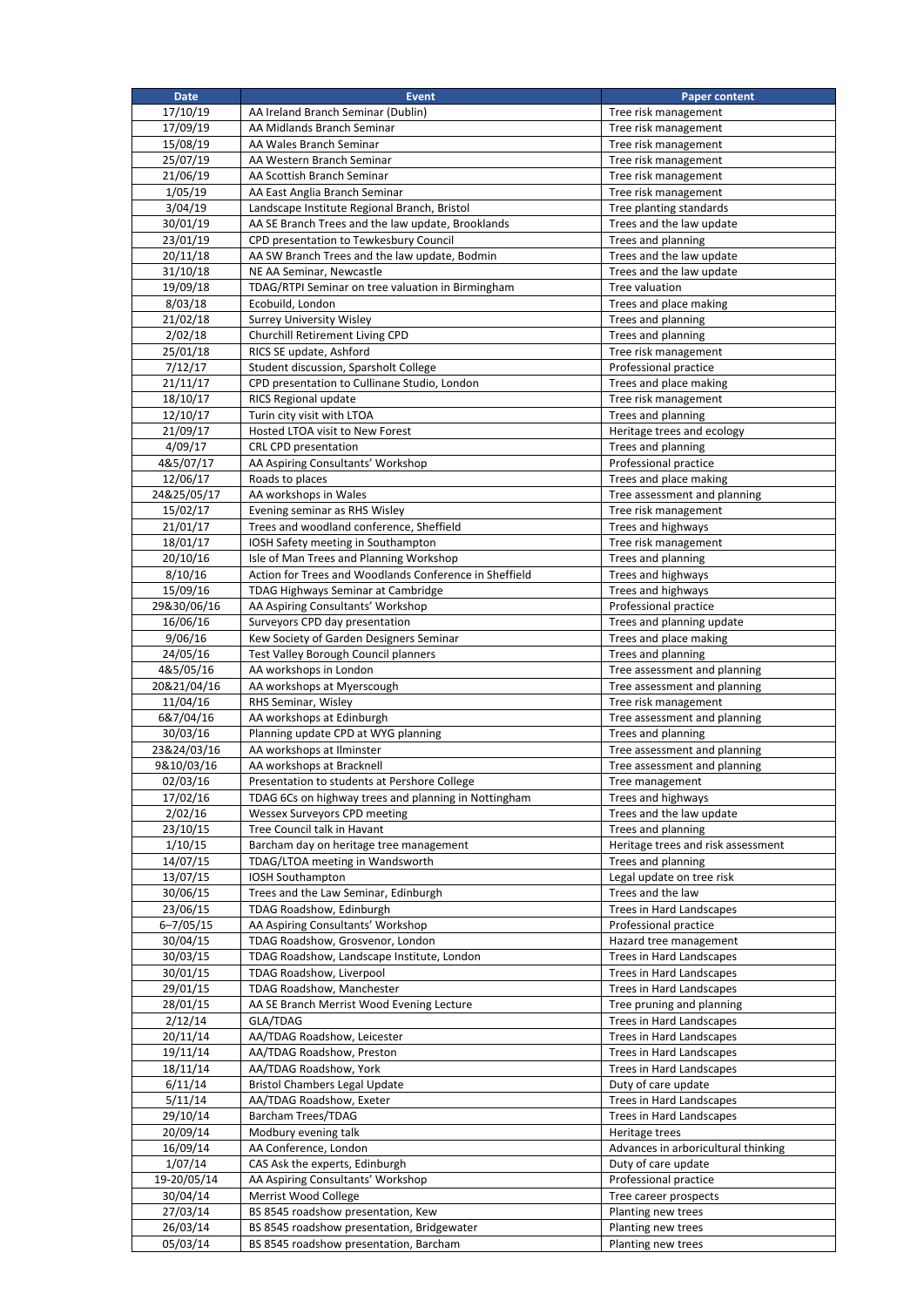| <b>Date</b>            | <b>Event</b>                                                      | <b>Paper content</b>                                 |
|------------------------|-------------------------------------------------------------------|------------------------------------------------------|
| 27/02/14               | Winchester City Council Planning Department                       | Trees and planning                                   |
| 10/09/13               | AA Conference, Exeter                                             | Tree risk management                                 |
| 25/06/13               | ISA Ask the experts                                               | Duty of care update                                  |
| 24/05/13               | LTOA Tree risk management                                         | Duty of care update                                  |
| 8/05/13                | RICS SW Planning Update                                           | Trees and planning                                   |
| 25-26/03/13            | AA Aspiring Consultants' Workshop                                 | Professional practice                                |
| 21/03/13               | Moulton College students                                          | Tree consultancy                                     |
| 1/03/13                | SW AA Branch meeting                                              | Trees and development                                |
| 23/01/13               | ICF Higher Education Institute meeting in Manchester              | Consultancy education                                |
| 5/12/12                | NFDC NFNPA Planning update                                        | Trees and planning                                   |
| 21/11/12               | Petersfield Rural Practice Update                                 | Duty of care                                         |
| 14/11/12               | Barcham trees and law, and heritage trees                         | Risk and heritage trees                              |
| 9/07/12<br>23-24/04/12 | Arun DC Planning update<br>AA Aspiring Consultants' Workshop      | Trees and planning<br>Professional practice          |
| 18/04/12               | RICS SW CPD day - Bristol                                         | Trees and the law                                    |
| 2/03/12                | LTOA NTSG discussion day - London                                 | The future of tree risk management                   |
| 22/02/12               | RICS NE CPD day - Newcastle                                       | Trees and climate change                             |
| 25/01/12               | RICS evening update - Crawley                                     | Trees and climate change                             |
| 14/12/11               | RICS evening update - Reigate                                     | Trees and structural damage                          |
| 10/11/11               | RICS NW CPD day - Leeds                                           | Trees and climate change                             |
| 3/11/11                | AA Midland Branch Seminar - NTSG and beyond                       | Duty of care                                         |
| 2/11/11                | RICS NE CPD day - Manchester                                      | Trees and climate change                             |
| 20/10/11               | Barcham trees and the law seminar                                 | Duty of care                                         |
| 19/09/11               | AA Conference, Warwick                                            | Tree risk management                                 |
| 16/06/11               | RICS London - SE Region CPD day at Gatwick                        | Trees and climate change                             |
| 23/05/11               | RICS London - CPD day                                             | Trees and climate change                             |
| 9/05/11                | RICS evening update - Oxford                                      | Trees and climate change                             |
| 20/04/11               | RICS evening update - London                                      | Duty of care                                         |
| 8/03/11                | CLA Update - Surrey                                               | Duty of care                                         |
| 2/03/11                | RICS NW CPD day - Manchester                                      | Trees and structural damage                          |
| 2/03/11                | RICS NW CPD day - Manchester                                      | Trees and planning                                   |
| 16/02/11               | RICS NE CPD day - Newcastle                                       | Trees and structural damage                          |
| 16/02/11               | RICS NE CPD day - Newcastle                                       | Trees and planning                                   |
| 22-23/11/10            | AA Aspiring Consultants' Workshop                                 | Professional practice                                |
| 19/11/10               | Lancashire Valuation event                                        | Trees and the law                                    |
| 17/11/10               | RICS NW CPD day - Leeds                                           | Trees and structural damage                          |
| 17/11/10               | RICS NW CPD day - Leeds                                           | Trees and planning                                   |
| 4/11/10                | RICS NW CPD day - Knutsford                                       | Trees and structural damage                          |
| 4/11/10<br>29/09/10    | RICS NW CPD day - Knutsford<br>RICS London HQ CPD evening meeting | Trees and planning<br>Trees and planning             |
| 18/08/10               | Invited presentation to the NTSG on its draft document            | Duty of care                                         |
| 16/06/10               | RICS NW CPD day - York                                            | Duty of care                                         |
| 8/06/10                | RICS NW CPD day - Chester                                         | Duty of care                                         |
| 3/06/10                | CPD Foundation evening meeting, London                            | Duty of care                                         |
| 27/05/10               | RICS SE CPD day - Gatwick                                         | Trees and climate change                             |
| 26/05/10               | RICS NW CPD day - Newcastle                                       | Duty of care                                         |
| 20/05/10               | Elmbridge Borough Council                                         | Trees and climate change                             |
| 19/05/10               | Urban Design Group, London                                        | Trees and climate change                             |
| 11/05/10               | Yorkshire Tree Officers' Group                                    | Duty of care                                         |
| 21/04/10               | RICS Sussex CPD evening meeting                                   | Trees and climate change                             |
| 31/03/10               | Hampshire County Council Surveyors                                | Trees and subsidence                                 |
| 16/03/10               | Rushmoor Borough Council                                          | Trees and climate change                             |
| 4/03/10                | Norwich City Council                                              | Trees and climate change                             |
| 2/03/10                | RICS Hampshire CPD evening meeting                                | Trees and subsidence                                 |
| 26/01/10               | Hampshire Tree Officers' Forum                                    | Research on urban trees                              |
| 22/01/10               | Southampton City Council                                          | Trees and climate change                             |
| 15/01/10               | Reading Borough Council                                           | Trees and climate change                             |
| 17/11/09               | RICS Yorkshire and Humber CPD day                                 | Duty of care                                         |
| 3/11/09                | RICS Northwest CPD day                                            | Duty of care                                         |
| 28/10/09               | LTOA canopy cover review                                          | Trees and climate change                             |
| 22/09/09               | AA Conference, Exeter                                             | Trees and climate change                             |
| 16/09/09               | Hampshire County Council Surveyors                                | Trees and the law                                    |
| 15/07/09<br>24/06/09   | Barcham Trees one-day seminar<br>Havant Borough Council           | Trees and climate change<br>Trees and climate change |
| 9&10/06/09             | AA Aspiring Consultants' Workshop                                 | Professional practice                                |
| 4/06/09                | SE RICS CPD                                                       | Law and planning                                     |
| 19/05/09               | Yorkshire Tree Officers Group                                     | Trees and climate change                             |
| 3/03/09                | <b>Wessex RICS CPD</b>                                            | Law and planning                                     |
| 23/01/09               | <b>Surrey Tree Officers Group</b>                                 | Trees and climate change                             |
| 4/12/08                | <b>East Hants District Council</b>                                | Trees and climate change                             |
| 8/10/08                | East Anglian AA branch subsidence seminar                         | Trees and subsidence                                 |
| 15/09/08               | AA Conference in Canterbury                                       | Trees and climate change                             |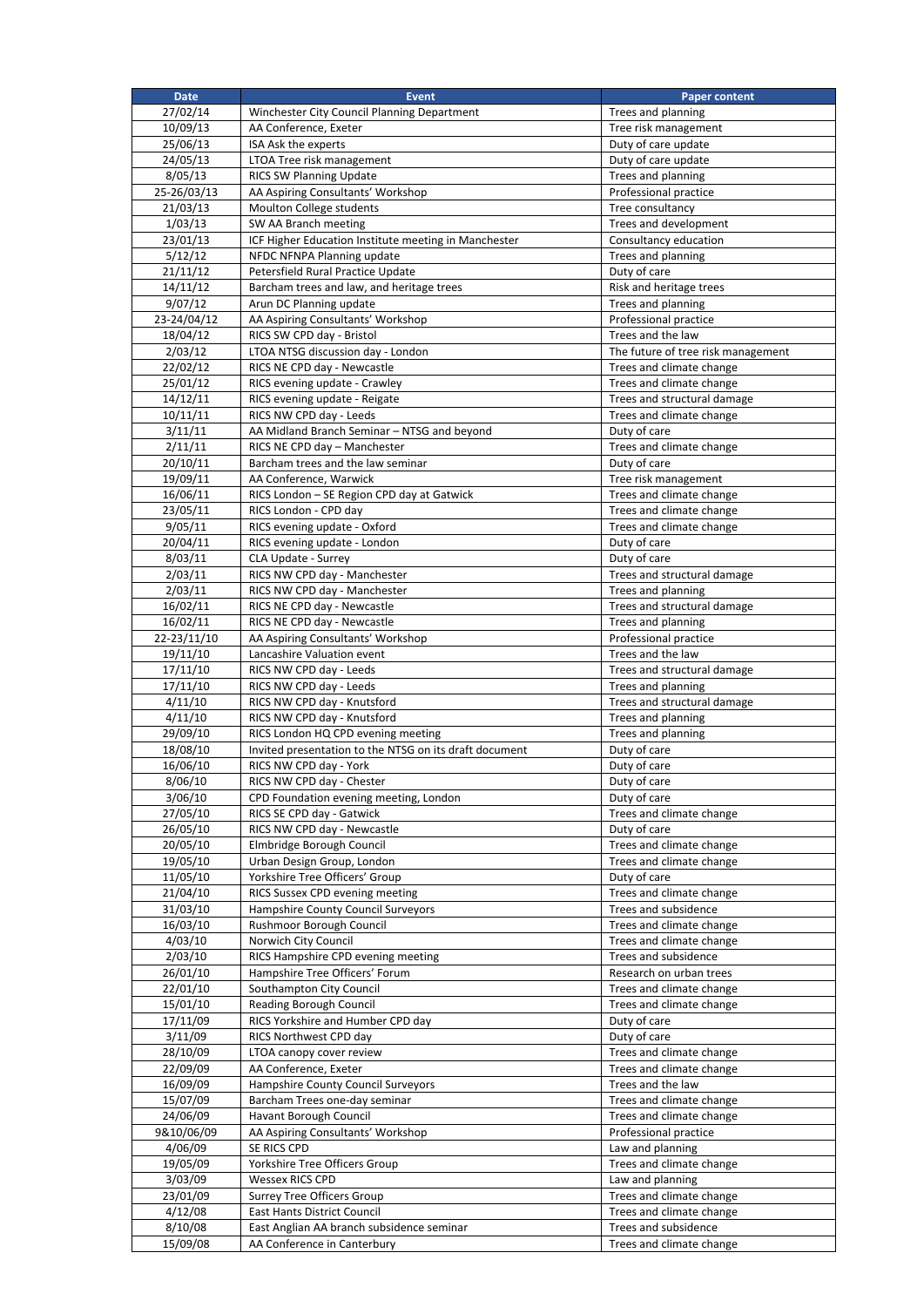| <b>Date</b> | <b>Event</b>                                       | <b>Paper content</b>                    |
|-------------|----------------------------------------------------|-----------------------------------------|
| 10/07/08    | TEP canopy cover seminar, RGS, London              | Trees and climate change                |
| 19&20/06/08 | AA Aspiring Consultants' Workshop                  | Professional practice                   |
| 2/06/08     | CPD presentation to London Surveyors, Westminster  | Update on trees and the law             |
| 15/05/08    | AA Consultants' Training Day, Birmingham           | Poll case                               |
| 26/03/08    | Wessex Tree Officers Group, Bristol                | Trees and development                   |
| 18/03/08    | Flooding, water and the landscape Conference       | Trees and climate change                |
| 22/02/08    | Southampton City Council                           | Urban Canopy Initiative                 |
| 30/10/07    | London Tree Officers' Association                  | Trees and development                   |
| 4/09/07     | AA Conference in Warwick                           | Urban air conditioning                  |
| 12&13/04/07 | AA Aspiring Consultants' Workshop                  | Professional practice                   |
| 20/03/07    | NATO meeting at Barcham Trees                      | Trees and development                   |
| 17/10/06    | Joint ICF and Hampshire Tree Officer Group meeting | Trees and development                   |
| 2/10/06     | AA Conference in York                              | Professionalism and BS 5837             |
| 12/09/06    | Thames Valley Tree Officer Group                   | Trees and development                   |
| 17/08/06    | Treefest at Coles Nursery in Leicester             | Urban tree planting strategies          |
| 6/04/06     | AA Report Writing Workshop                         | <b>Report writing</b>                   |
| 23/11/05    | ICF SE Region AGM and meeting                      | Future of the ICF                       |
| 17/05/05    | AA Report Writing Workshop                         | <b>Report writing</b>                   |
| 22/04/04    | AA Report Writing Workshop                         | <b>Report writing</b>                   |
| 21/05/03    | AA Midland Branch Seminar                          | Tree issues                             |
| 14/11/02    | AA Report Writing Workshop                         | Report writing                          |
| 6/11/02     | Merrist Wood College PDA Course                    | TreeAZ                                  |
| 9/10/02     | Midland Tree Officers Association                  | TreeAZ                                  |
| 17/09/02    | AA Conference at Cambridge                         | TreeAZ                                  |
|             |                                                    | BS5837 Update                           |
| 18/04/02    | AA Strategic Tree Management Seminar               | <b>TPOs &amp; SULE</b>                  |
| 12/03/02    | AA Report Writing Workshop                         | Report writing                          |
| 18/09/00    | AA Conference at Exeter                            | <b>Report writing</b>                   |
| 17/11/99    | AA Report Writing Workshop                         | <b>Report writing</b>                   |
| 22/10/99    | Gaydon AA Seminar on Risk Management               | <b>Risk Management</b>                  |
| 29/09/99    | Canterbury AA Seminar on Subsidence                | Report writing for subsidence reporting |
| 30/04/99    | AA Report Writing Workshop                         | <b>Report writing</b>                   |
| 25/03/99    | AA Report Writing Workshop                         | Report writing                          |
| 8/01/99     | AA Report Writing Workshop                         | Report writing                          |
| 27/01/98    | AMIUG seminar on report writing                    | Report writing for mortgage reporting   |
| 16/06/98    | AA Seminar on Tree Assessment                      | <b>SULE</b>                             |
| 20/11/98    | AA Report Writing Workshop                         | <b>Report writing</b>                   |
| 16/10/97    | ISA AGM speaking on report writing                 | <b>Report writing</b>                   |
| 9/07/96     | Presenting at OCA SPG Course in Reading            | Managing trees on development sites     |
| 17/05/95    | Surveyors talk at Romsey                           | Trees and subsidence                    |
| 7/02/95     | SULE talk at Bury St Edmunds                       | <b>SULE</b>                             |
| 11/02/94    | Talk on trees to residents' association in Poole   | Tree management                         |
| 13/07/93    | <b>LTOA SULE talk</b>                              | <b>SULE</b>                             |
| 6/07/93     | SULE talk at South Wales AA Branch                 | <b>SULE</b>                             |
| 23/06/93    | <b>ISVA/RICS Southampton</b>                       | Trees and subsidence                    |
| 10/06/93    | <b>RTPI Chorley</b>                                | Managing trees on development sites     |

## Table 3: **Technical papers and articles**

# (Download copies at https://www.barrelltreecare.co.uk/resources/articles‐and‐papers/)

| Year                                                                                  | Paper/article                                                                                                         |
|---------------------------------------------------------------------------------------|-----------------------------------------------------------------------------------------------------------------------|
|                                                                                       | Arboricultural Journal ID: 1854996 DOI: 10.1080/03071375.2020.1854996 The implications of recent UK legal judgments,  |
|                                                                                       | inguest verdicts, and ash dieback disease for tree risk management regimes (November 2020)                            |
|                                                                                       | Arboriculture Australia The Bark Tree Value: the Missing Metric in Built-Environment Management (July 2020)           |
| 2020                                                                                  | Barrell saysRedefine the aims of tree planting Horticulture Week Opinion (June 2020)                                  |
|                                                                                       | OpinionA solid base from which to rebuild after the coronavirus crisis is over Horticulture Week Opinion (April 2020) |
|                                                                                       | OpinionLeadership needed to plant trees now Horticulture Week Opinion (January 2020)                                  |
|                                                                                       | Opinion Focus on trees that are fit for purpose Horticulture Week Opinion (October 2019)                              |
|                                                                                       | Site Guidance Notes; a new approach to protecting trees during construction NZ AA Quarterly magazine(November 2019)   |
|                                                                                       | ARB magazine article on TBPE4 (December 2019)                                                                         |
| 2019                                                                                  | Tree risk management; what can you do to make a difference? ARBmagazine (September 2019)                              |
|                                                                                       | OpinionBalance is key to tree Risk policies Horticulture Week Opinion (July 2019)                                     |
|                                                                                       | OpinionGreen improvements must come faster Horticulture Week Opinion (April 2019)                                     |
|                                                                                       | BTC Briefing Note on Witley Parish Council -v- Cavanagh (England and Wales Court of Appeal Civ 2232) (January 2019)   |
|                                                                                       | OpinionHighways authorities failing on risk Horticulture Week Opinion (January 2019)                                  |
|                                                                                       | BTC Technical Information Note 1 Tree risk management for duty holders (November 2018)                                |
| Opinion Healthy trees work harder for longer Horticulture Week Opinion (October 2018) |                                                                                                                       |
|                                                                                       | Site Guidance Notes: Plugging the tree protection gap on construction sites. Urban Tree Growth & Longevity Newsletter |
|                                                                                       | (September 2018)                                                                                                      |
|                                                                                       | Highway tree inspections; what is the standard of the duty of care? ARBmagazine (August 2018)                         |
|                                                                                       | Sheffield's shame; Arboriculture's gain? ICF Chartered Forester Magazine (July 2018)                                  |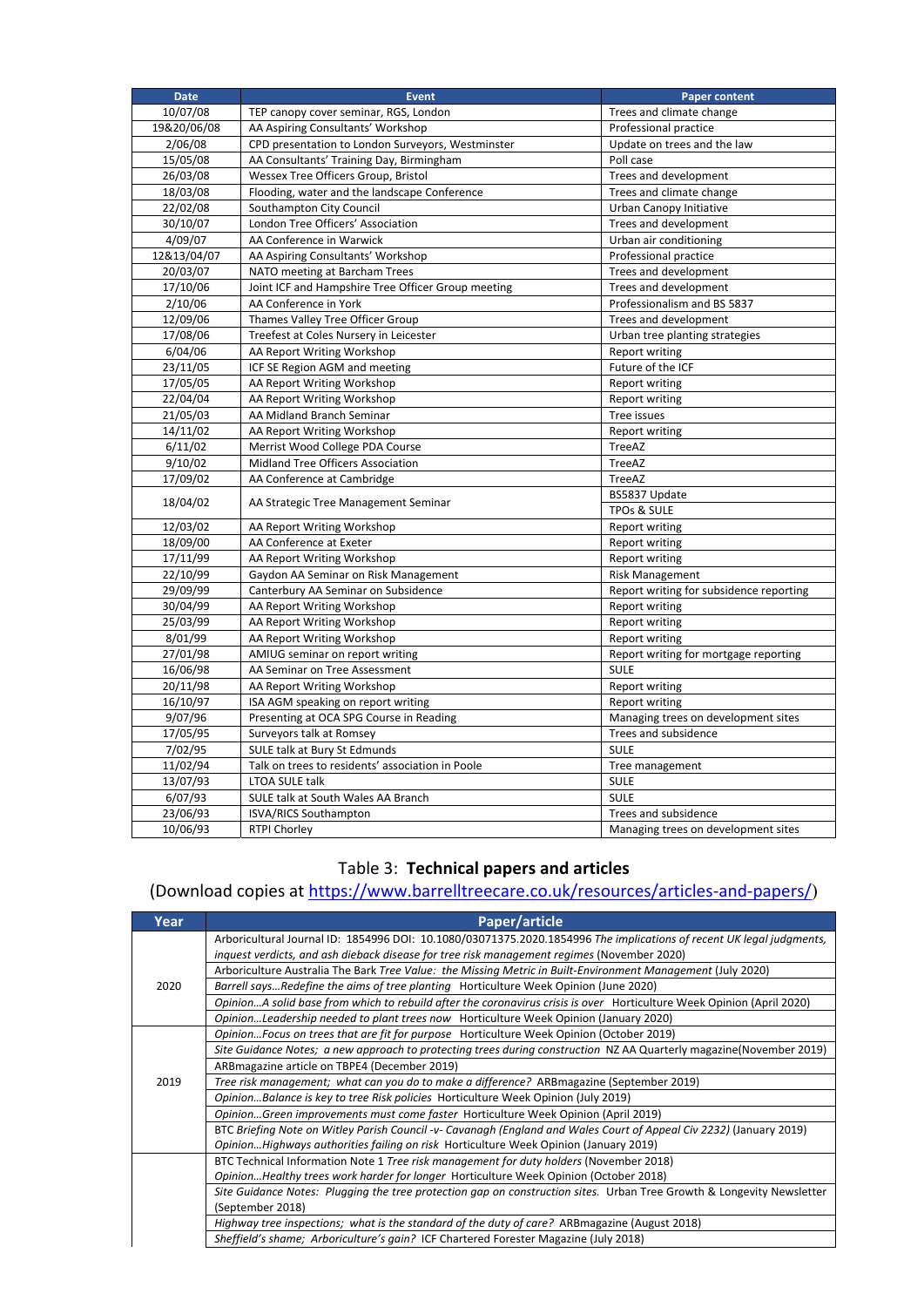| Year | Paper/article                                                                                                                                                                                                                                  |
|------|------------------------------------------------------------------------------------------------------------------------------------------------------------------------------------------------------------------------------------------------|
| 2018 | Briefing Note on UK Summer Branch Drop (July 2018)                                                                                                                                                                                             |
|      | OpinionConsumers can drive major change Horticulture Week Opinion (July 2018)                                                                                                                                                                  |
|      | Site Guidance Notes; a new approach to protecting trees during construction ARBmagazine (June 2018)                                                                                                                                            |
|      | OpinionUrban tree policy gap must be plugged Horticulture Week Opinion (April 2018)                                                                                                                                                            |
|      | Tree value; the missing metric in built-environment management. Paper presented at the Ecobuild Green & Blue                                                                                                                                   |
|      | Infrastructure Seminar Programme (8 <sup>th</sup> March 2018)<br>OpinionA wish list for unblinkered thinking. Horticulture Week Opinion (December 2017)                                                                                        |
|      | OpinionOur colleagues need to step up. Horticulture Week Opinion (September 2017)                                                                                                                                                              |
| 2017 | Barrell onUnjustifiable tree felling. Horticulture Week Opinion (April 2017)                                                                                                                                                                   |
|      | Tree benefits; the missing part of the street tree cost benefit analysis equation. Blog for ICF (February 2017)                                                                                                                                |
|      | Barrell onThe shocking state of trees suffering in new developments. Horticulture Week Opinion (January 2017)                                                                                                                                  |
|      | According to BarrellStreet tree management should serve community interest. Horticulture Week Opinion (October 2016)                                                                                                                           |
|      | According to BarrellGovernment must seize Opportunity to reverse tree loss. Horticulture Week Opinion (September<br>2016)                                                                                                                      |
|      | According to BarrellGood environmental policies don't mitigate harm done by other EU policies. Horticulture Week                                                                                                                               |
| 2016 | Opinion (June 2016)                                                                                                                                                                                                                            |
|      | According to BarrellQuarantine needed to defend London plane trees. Horticulture Week Opinion (April 2016)                                                                                                                                     |
|      | Barrell On  Rediscovering the multiple benefits of biochar. Horticulture Week Opinion (March 2016)                                                                                                                                             |
|      | Tree assessment for planning. The AA Arb Magazine (Spring 2016)                                                                                                                                                                                |
|      | Highways, trees and people: Sheffield's secret shame. The AA Arb Magazine (Spring 2016)<br>Barrell OnResidents let down by tree loss in Sheffield. Horticulture Week Opinion (Winter 2015)                                                     |
|      | Highways, trees and people: time to move on. The AA Arb Magazine (Winter 2015)                                                                                                                                                                 |
|      | Arboriculture: time to lose the baggage. ICF News (Winter 2015/16)                                                                                                                                                                             |
|      | In search of the perfect report. Article for Arboriculture Australia's The Bark (Winter 2015)                                                                                                                                                  |
|      | According to Barrell  Highway engineers failing to champion trees. Horticulture Week Opinion (November 2015)                                                                                                                                   |
|      | Duty of care insights from recent English civil court judgments and inquests relating to tree failures. Paper presented at the                                                                                                                 |
| 2015 | 2015 Green Urban Scape Asia Congress, Singapore (November 2015)                                                                                                                                                                                |
|      | According to Barrell  Nature's value disregarded in drive for profit. Horticulture Week Opinion (September 2015)<br>(July 2015) According to Barrell  Tree protection must be brought up to date. Horticulture Week Opinion                    |
|      | According to Barrell  Trees are let down by UK planning system. Horticulture Week Opinion (June 2015)                                                                                                                                          |
|      | According to Barrell  Urban trees let down by policy failures. Horticulture Week Opinion (April 2015)                                                                                                                                          |
|      | Barrell On  Unity needed on urban and rural tree care. Horticulture Week Opinion (February 2015)                                                                                                                                               |
|      | <i>Modern arboriculture: time to catch up!</i> The AA Arb Magazine (Spring 2015)                                                                                                                                                               |
|      | Barrell On  Trees: more trouble than they're worth? Horticulture Week Opinion (January 2015)                                                                                                                                                   |
|      | Urban greening: turning aspirations into action. Municipal Tree Officer's Association Newsletter (Winter 2014/15)<br>According to Barrell  Working together to bring trees to people. Horticulture Week Opinion (October 2014)                 |
|      | Barrell On  why highway tree inspection regimes must be protected. Horticulture Week Opinion (August 2014)                                                                                                                                     |
|      | Insights for tree risk managers from 2014 civil cases and inquests. Municipal Tree Officer's Association Newsletter (Autumn                                                                                                                    |
|      | 2014)                                                                                                                                                                                                                                          |
|      | Barrell On  Vigilance needed in tree-risk management. Horticulture Week Opinion (July 2014)                                                                                                                                                    |
|      | According to Barrell  Natural assets must have natural context. Horticulture Week Opinion (May 2014)                                                                                                                                           |
| 2014 | According to Barrell  Contrasting approaches to heritage trees. Horticulture Week Opinion (April 2014)<br>BS 8545: more of the same or something different? Municipal Tree Officer's Association Newsletter (Summer 2014)                      |
|      | Barrell On  Reversing council tree-planting failures. Horticulture Week Opinion (February 2014)                                                                                                                                                |
|      | The National Trust; responsible national institution or hidden threat to our living heritage? Municipal Tree Officer's                                                                                                                         |
|      | Association Newsletter (Spring 2014)                                                                                                                                                                                                           |
|      | Briefing note on the felling of The Duke of Wellington Cedar by The National Trust at Kingston Lacy House in December                                                                                                                          |
|      | 2013 (January 2014)                                                                                                                                                                                                                            |
|      | Barrell On  Heritage trees. Horticulture Week Opinion (November 2013)<br>Tree inspections: a simpler alternative to the present complication and confusion. The AA Arb Magazine (Autumn 2013)                                                  |
|      | Barrell On  Ash: a risk management time bomb. Horticulture Week Opinion (August 2013)                                                                                                                                                          |
|      | Strategic tree risk management from the duty holders' perspective. Article 3/3 for Arboriculture Australia's The Bark                                                                                                                          |
|      | (Winter 2013)                                                                                                                                                                                                                                  |
| 2013 | Barrell On  Chinese expo prepared on a bigger stage. Horticulture Week Opinion (June 2013)                                                                                                                                                     |
|      | Trees under siege RICS Property Journal (May 2013)<br>Barrell On  we must all act to support conservation. Horticulture Week Opinion (March 2013)                                                                                              |
|      | Extreme consulting; is being an expert witness for you? Article 2/3 for Arboriculture Australia's The Bark (Summer 2012)                                                                                                                       |
|      | Decision-making for arborists: How to get it right and sleep tight on windy nights. Article 6/6 for ISA Arborist News                                                                                                                          |
|      | (February 2013)                                                                                                                                                                                                                                |
|      | Barrell On  Will standard spark a marketing frenzy? Horticulture Week Opinion (January 2013)                                                                                                                                                   |
|      | Barrell On  The inherent dangers of monocultures. Horticulture Week Opinion (November 2012)                                                                                                                                                    |
|      | Tree Management within the Context of a Wider Legal Framework. Article 5/6 for ISA Arborist News (October 2012)<br>Reversing the Trend of Urban Deforestation in the UK. Sitelines - The Journal of Landscape Architecture in British Columbia |
|      | (October 2012)                                                                                                                                                                                                                                 |
|      | Barrell On  Green assets a perfect Olympics backdrop. Horticulture Week Opinion (August 2012)                                                                                                                                                  |
| 2012 | Court Appearances: The Arborist as Expert Witness. Article 4/6 for ISA Arborist News (August 2012)                                                                                                                                             |
|      | Barrell On  A tree group lesson in real consultation. Horticulture Week Opinion (15 June 2012)                                                                                                                                                 |
|      | Extreme consulting: Is being an expert witness for you? Article 3/6 for ISA Arborist News (June 2012)                                                                                                                                          |
|      | NTSG: an alternative view! The AA Arb Magazine (Summer 2012)<br>Professionalism in a commercial world. Article 2/6 for ISA Arborist News (April 2012)                                                                                          |
|      | Barrell On  Follow London lead on tree strategy. Horticulture Week Opinion (30 March 2012)                                                                                                                                                     |
|      | Arboricultural consultancy in Britain. Article 1/6 for ISA Arborist News (February 2012)                                                                                                                                                       |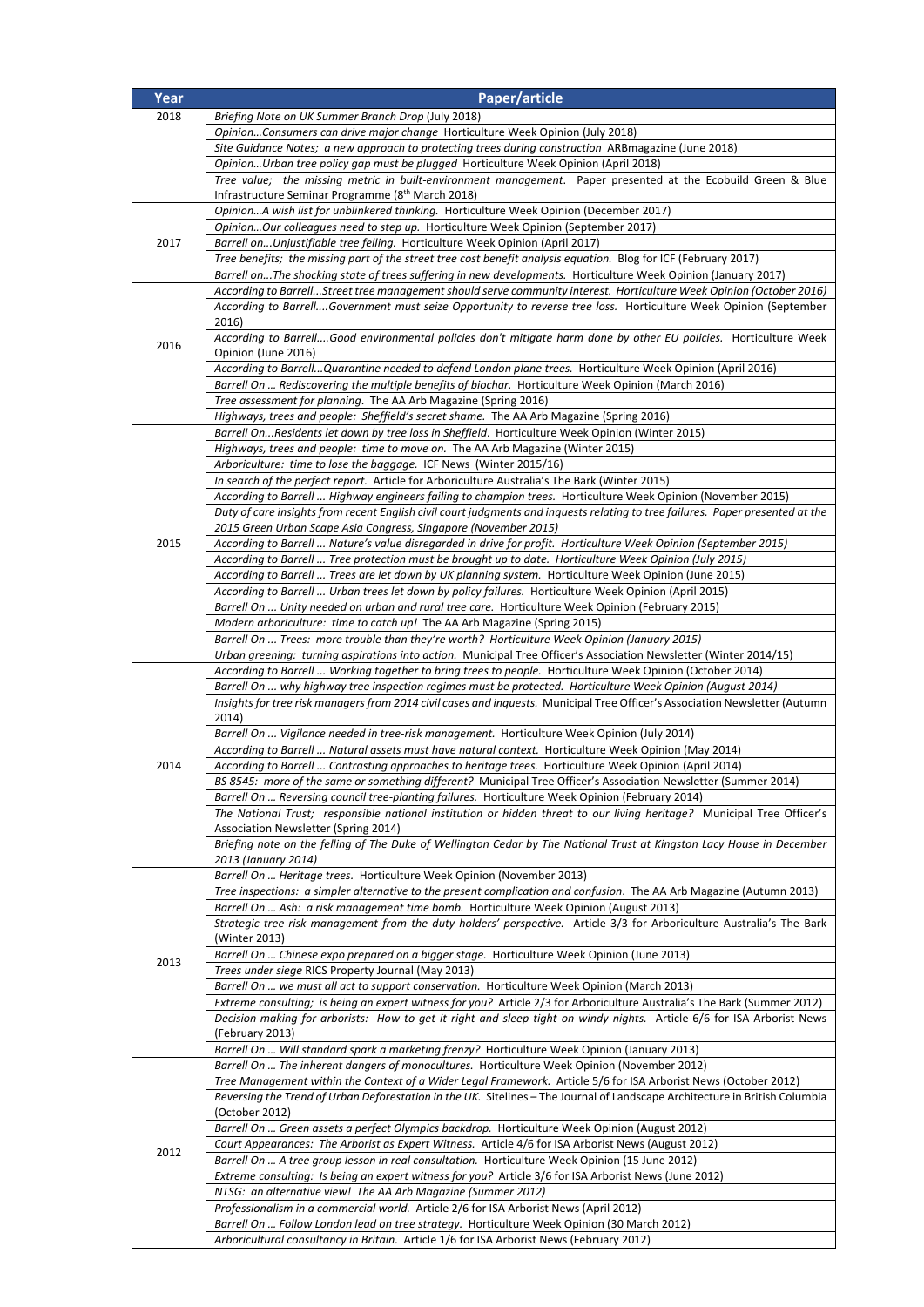| Year | Paper/article                                                                                                                                                                  |
|------|--------------------------------------------------------------------------------------------------------------------------------------------------------------------------------|
|      | Barrell On  guides to tree risk show stark contrast. Horticulture Week Opinion (20 January 2012)                                                                               |
|      | Balancing tree benefits against tree security; the duty holder's dilemma. Paper accepted by the Arboricultural Journal, but                                                    |
|      | publication delayed until Spring 2012.<br>Tree risk is not always a numbers game. Horticulture Week Opinion.                                                                   |
|      | Tree risk management: the duty holder's perspective. Article 4/4 in The AA Arb Magazine.                                                                                       |
|      | Safety in numbers; the 1:10,000 Time bomb. Paper presented at the 2011 AA Conference, Warwick.                                                                                 |
|      | Extreme consulting; is being an expert witness for you? Article 3/4 in The AA Arb Magazine.                                                                                    |
|      | Responses vital for best trees standard. Horticulture Week Opinion.                                                                                                            |
| 2011 | Trees and structural damage. Supplementary Information Note to accompany the BTC 2011 RICS presentation series.                                                                |
|      | Professionalism in a commercial world. Article 2/4 in The AA Arb Magazine.<br>Boris Johnson's vision for trees. Horticulture Week Opinion.                                     |
|      | Saving forests for the nation. Horticulture Week Opinion.                                                                                                                      |
|      | Arboriculture: lifestyle or profession? Article 1/4 in The AA Arb Magazine.                                                                                                    |
|      | Trees and structural damage. Supplementary Information Note to accompany the BTC 2011 RICS presentation series.                                                                |
|      | Reforming urban tree management. Horticulture Week Opinion.                                                                                                                    |
|      | A positive way to make a difference. Horticulture Week Opinion.                                                                                                                |
|      | The protection of trees. RICS Land Journal.<br>Jeremy Barrell explains how profit still trumps sustainability in the US. ICF News.                                             |
|      | Responsibility for risk. RICS Residential Property Journal.                                                                                                                    |
|      | A better standard for tree survival. Horticulture Week Opinion.                                                                                                                |
| 2010 | Preparing for climate change; integrating trees into community adaptation strategies. Supplementary Information Note                                                           |
|      | to accompany the BTC 2010 RICS presentation series.                                                                                                                            |
|      | Turning car parks green. Horticulture Week Opinion.<br>The emerging duty of care in England relating to trees; a practitioner's perspective. Supplementary information Note to |
|      | accompany the BTC 2010 RICS presentation series.                                                                                                                               |
|      | Life on the bright side of climate change. TCIA magazine, USA.                                                                                                                 |
|      | Strong leadership and need to talk. Horticulture Week Opinion.                                                                                                                 |
|      | Being shown up by the US. Horticulture Week Opinion.                                                                                                                           |
|      | Climate adaptation; the future for Arboriculture? Paper presented at the 2009 AA Conference, Exeter.<br>The need for a tree framework. Horticulture Week Opinion.              |
|      | Local lessons for Parliament. Horticulture Week Opinion.                                                                                                                       |
| 2009 | DR AS 4970: Lessons from the UK experience. Proceedings of the ISAAC Conference in Newcastle, NSW, Australia.                                                                  |
|      | Extreme consulting: what it takes to be a successful tree expert witness. Proceedings of the ISAAC Conference in Newcastle,                                                    |
|      | NSW, Australia.<br>To fell or not to fell; that is The tree management question! ISA Arborist News.                                                                            |
|      | Bring the trees to the people, not the other way round! Horticulture Week Opinion.                                                                                             |
|      | Standards for Arboriculture. Horticulture Week Opinion.                                                                                                                        |
|      | The UK urban canopy initiative; what is it, why is it important and what we can all do to make a difference? Paper for                                                         |
| 2008 | the TEP XI Seminar on climate change.<br>Professionalism; traditional values in a modern world Article in ICF News.                                                            |
|      | Climate change and trees Article in the AA Newsletter, Issue 141.                                                                                                              |
|      | Urban deforestation; it's here and it's going to hurt! Paper presented at Sheffield Hallam University Conference Flooding                                                      |
|      | and Water Management in the Landscape 2008.                                                                                                                                    |
|      | Traditional urban tree planting strategies; time for change? Article for essentialARB Issue 17.<br>The evolution of SULE to TreeAZ. Article for ISAAC Newsletter.              |
| 2006 | Axeman to Expert Witness; is it possible? Article for Australian ArborAge.                                                                                                     |
|      | Forestry and Arboriculture - allegiance or alliance? Article in ICF News.                                                                                                      |
|      | BS 5837 (2005): Six months on - success or failure? Article in AA Newsletter Issue 132.                                                                                        |
| 2005 | TreeAZ: An international framework for tree assessment - Paper presented at ISA International Conference, Montreal,<br>2003 (Unpublished).                                     |
|      | A vision for Arboriculture. Article in essentialARB Issue 15.                                                                                                                  |
|      | Tree assessment and managing trees on construction sites; a workshop manual. Workshop Manual supporting a one-                                                                 |
|      | day workshop.                                                                                                                                                                  |
| 2004 | The British Sub-Standard 5837; is it too late? Article in NATO Newsletter.<br>The British Sub-Standard 5837; where did it all go wrong? Article in essentialARB Issue 13       |
|      | Fastigiate trees: fools' gold or a winning strategy? Article in essentialARB Issue 13                                                                                          |
|      | Trees and light: Arboriculture emerging from the shadows! Article in essentialARB Issue 12.                                                                                    |
|      | Keeping trees on development sites; is it possible? Article in essentialARB Issue 11.                                                                                          |
|      | TreeAZ: An international framework for tree assessment. Article in essentialARB Issue 10.                                                                                      |
| 2003 | Planning ahead. Article in essentialARB Issue 9.<br>Tree assessment on development sites: The future of the Profession in the balance. Article in essentialARB Issue 8.        |
|      | Axeman to expert witness - is it possible? Article in essentialARB Issue 6.                                                                                                    |
| 2002 | Taking the Profession forward. Article in essentialARB Issue 5.                                                                                                                |
| 2001 | SULE: Its use and status into the New Millennium. Paper presented to the NAAA Conference in Sydney in April 2001.                                                              |
|      | Streamlining tree related subsidence claims management; the tree perspective. The Loss Adjuster, Manfield House, 1                                                             |
| 2000 | Southampton Street, London WC2R OLR.<br>Quality Control in Report Writing and its Implications for the Arboricultural Profession. (Unpublished)                                |
|      | Increase profits; take trees seriously. Construction South magazine                                                                                                            |
| 1998 | Writing professional reports; a workshop manual. Workshop Manual supporting a one-day workshop.                                                                                |
| 1996 | Pre-development tree assessment. Proceedings of the International Conference on Trees & Building Sites in Chicago,                                                             |
|      | 143-155. International Society of Arboriculture, Champaign, IL.                                                                                                                |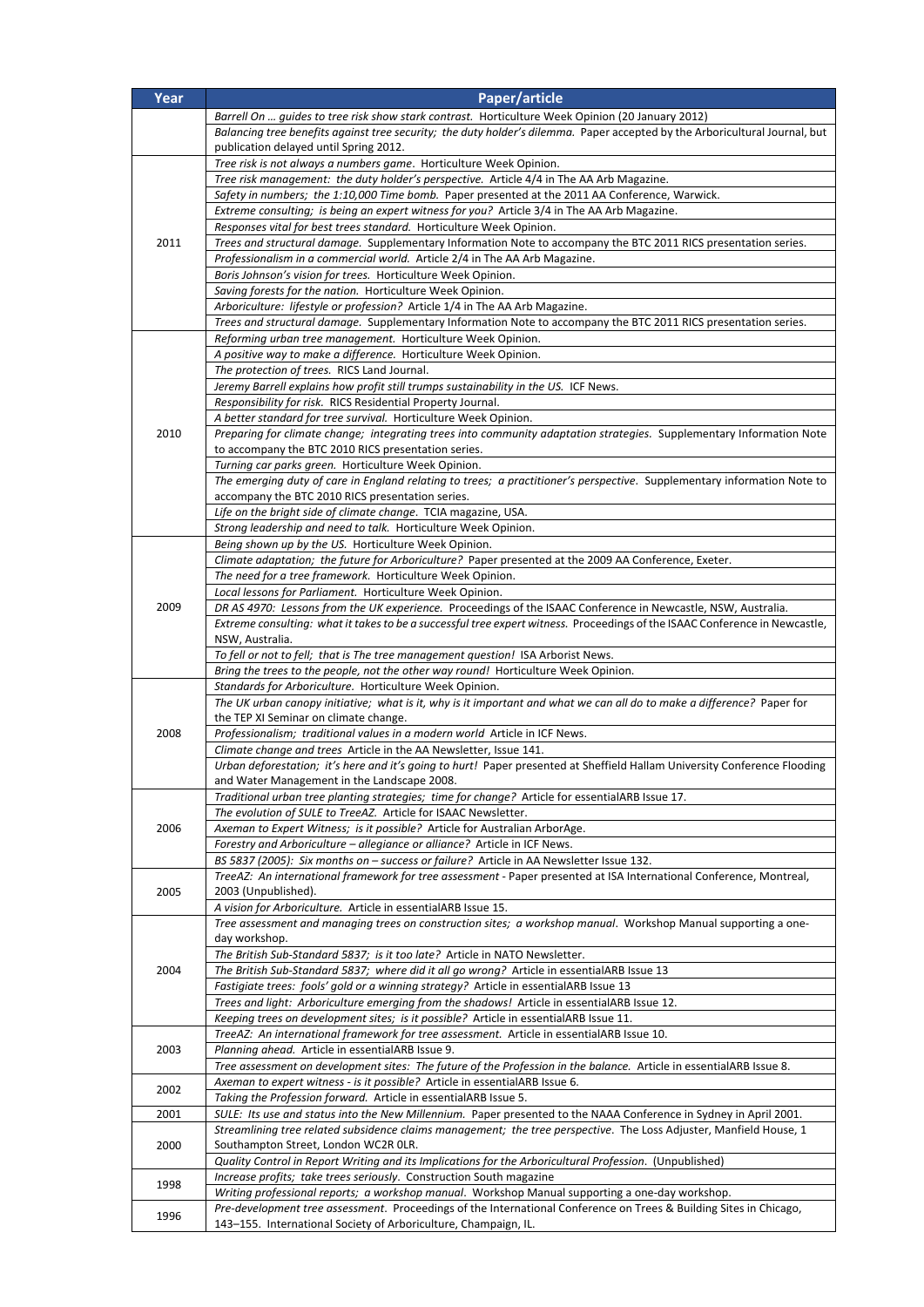| Year | Paper/article                                                                                                                                                                                                                            |
|------|------------------------------------------------------------------------------------------------------------------------------------------------------------------------------------------------------------------------------------------|
| 1995 | The Methodology employed to assess the condition of three trees within the grounds of the Palace of Versailles.<br>Presented jointly by Dr David Lonsdale, John Dolwin and Jeremy Barrell and published in the Proceedings of the second |
|      | European ISA Conference in Versailles, France. International Society of Arboriculture, Champaign, IL.                                                                                                                                    |
| 1994 | Innovations in practical arboriculture. Proceedings of the Swansea AA Conference. AA, Ampfield House, Romsey, Hants.                                                                                                                     |
| 1993 | Arboriculture in the UK. Proceedings of the First European ISA Conference in Llanstein, Germany. International Society<br>of Arboriculture, Champaign, IL.                                                                               |
|      | Pre-planning Tree Surveys: SULE is the Natural Progression. Arboricultural Journal 17, 33-46                                                                                                                                             |

#### Table 4: **Seminars, courses, workshops, and meetings attended**

| <b>Date</b>           | <b>Event summary</b>                                                                       |
|-----------------------|--------------------------------------------------------------------------------------------|
| 24/11/20              | TDAG Trustees meeting, Zoom                                                                |
| 17/11/20              | TDAG main meeting, Zoom                                                                    |
| 14/10/20              | ATF Workshop, Zoom                                                                         |
| 24/09/20              | ELM meeting, Zoom                                                                          |
| 20/08/20              | TDAG Trustees meeting, Zoom                                                                |
| 30/07/20              | TDAG Midland meeting - trees and development, Zoom                                         |
| 29/07/20              | AA AQT Fungi Webinar, Zoom                                                                 |
| 24/07/20              | TPBE#4 conference call, Zoom                                                               |
| 22/07/20              | AA AQT Pests & Diseases Webinar, Zoom                                                      |
| 21/07/20              | Building for a Healthy Life launch, Zoom                                                   |
| 14/07/20              | TDAG main meeting, Zoom                                                                    |
| 14/07/20              | TDAG Trustees meeting, Zoom                                                                |
| 8/07/20               | ICF North England Regional event Webinar, Zoom                                             |
| 1/07/20<br>23/06/20   | AA AQT Successful tree establishment Webinar, Zoom<br>Adobe lightroom classic training day |
| 15/06/20              | AA AQT Arboriculture abroad Webinar, Zoom                                                  |
| 11/06/20              | LI Webinar Green to Grey, Zoom                                                             |
| 10/06/20              | AA AQT Henry Kuppen & Matilda Van Den Bosch Webinar, Zoom                                  |
| 9/06/20               | Zoom Webinar on hosting large meetings                                                     |
| 1/06/20               | AA AQT tree officer Webinar, Zoom                                                          |
| 30/05/20              | Rick Thomas webinar on tree moving, Zoom                                                   |
| 28/05/20              | Sustainable urban forest management Zoom webinar                                           |
| 27/05/20              | TPBE#4 conference call, Zoom                                                               |
| 27/05/20              | Green Cities Webinar, Zoom                                                                 |
| 18/05/20              | AA AQT arboriculture profession Webinar, Zoom                                              |
| 13/05/20              | Plymouth CC tree hour on ash dieback in Devon                                              |
| 13/05/20              | TDAG meeting, Zoom                                                                         |
| 7/05/20               | ICF Webinar, Zoom                                                                          |
| 23/04/20              | TDAG meeting, Zoom                                                                         |
| 23/04/20              | TPBE#4 conference call                                                                     |
| 20/04/20<br>20/04/20  | Indian webinar presented by VR<br>Zoom webinar on using Zoom                               |
| 17/04/20              | Indian webinar on arboriculture in India                                                   |
| 16/04/20              | TDAG Trustees meeting, Zoom                                                                |
| 17/03/20              | TDAG Trustees meeting, Zoom                                                                |
| 13/03/20              | TPBE#4 conference call                                                                     |
| 29/01/20              | 2020 AA Conference Scientific Committee meeting in Gloucester                              |
| 25-27/11/19           | Tour of NZ South Island looking at heritage trees                                          |
| 14-16/11/19           | NZ Conference in Napier                                                                    |
| 2&3/10/19             | Swedish i-Tree Conference in Malmo                                                         |
| 24/09/19              | TDAG meeting, London                                                                       |
| 24/09/19              | TDAG Trustees meeting, London                                                              |
| 23/09/19              | TPBE#4 paper selection meeting, Birmingham                                                 |
| 12/09/19              | Post-conference visit to the Eden Project and Wistman's Wood, Dartmoor                     |
| 9-11/09/19<br>8/09/19 | AA Conference at Exeter<br>AA Conference field trip to Dartington Hall                     |
| 7/09/19               | Visited Burnham beeches                                                                    |
| 16/07/19              | TDAG meeting, London                                                                       |
| 3/07/19               | Safety training at BTC offices                                                             |
| 27&28/06/19           | FLAC Seminar in Southampton on tree risk and planning management                           |
| 11&12/06/19           | Indian visitors study tour around UK                                                       |
| $3 - 5/06/19$         | ATF meeting on veteran tree assessment in Nottingham                                       |
| 20-22/05/19           | Study tour in Lyon visiting City and nurseries                                             |
| 16/05/19              | CAVAT course on tree valuation in Colchester                                               |
| 14/05/19              | TDAG meeting, London                                                                       |
| 8&9/05/19             | Spanish National Conference, Madrid                                                        |
| 3/05/19               | Office trip to Hitches Lane site in Fleet                                                  |
| 16-20/04/19           | Canadian visitors study tour around UK                                                     |
| 3/04/19               | Landscape Institute Regional Branch, Bristol                                               |
| 19/03/19              | TDAG meeting, London                                                                       |
| 19/03/19              | TDAG Trustees meeting, London                                                              |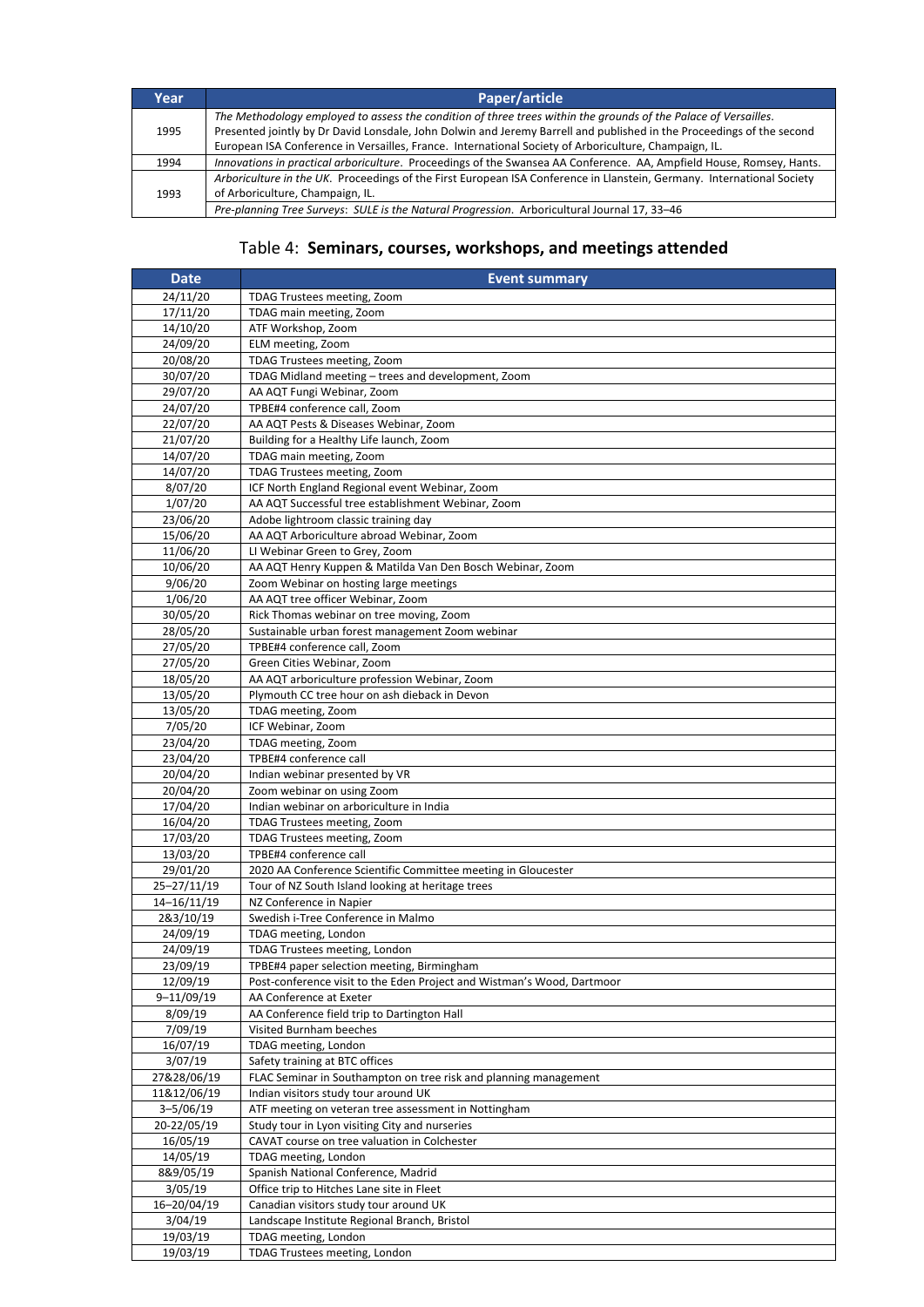| <b>Date</b>             | <b>Event summary</b>                                                                                          |
|-------------------------|---------------------------------------------------------------------------------------------------------------|
| 17/02/19                | International Arboricultural Seminar, Pune, India                                                             |
| $5 - 7/02/19$           | Study tour of Spanish and French nurseries with Keith Sacre and Juan Pagoda                                   |
| 15/01/19                | TDAG meeting, London                                                                                          |
| 15/01/19                | TDAG Trustees meeting, London                                                                                 |
| 8/01/19                 | DEFRA Tree Strategy meeting, Birmingham<br>LTOA Trees and the law update, London                              |
| 4/12/18<br>22/11/18     | TDAG meeting, London                                                                                          |
| 20/11/18                | AA SW Branch Trees and the law update, Bodmin                                                                 |
| 6/11/18                 | National Tree Officers Conference, Telford                                                                    |
| 31/10/18                | AA NE Branch Trees and the law update, Newcastle                                                              |
| 5/10/18                 | Study tour of urban development sites in Vancouver with John Martyn                                           |
| $1 - 3/10/18$           | International Urban Forestry Congress, Vancouver                                                              |
| 19/09/18                | TDAG/RTPI Seminar on tree valuation in Birmingham                                                             |
| 10-12/09/18<br>4/09/18  | AA Conference at Exeter<br>Basingstoke Council meeting on tree SPD                                            |
| 18/07/18                | TDAG TPD steering group meeting, London                                                                       |
| 16/07/18                | Fund4Trees meeting at Kew                                                                                     |
| 10/07/18                | TDAG meeting, London                                                                                          |
| 2/07/18                 | Study day with Orjan Stal and meeting at Wisley on road project                                               |
| 20/06/18                | Agents and Developers Working Group Meeting, Poole Borough Council                                            |
| 12/06/18                | Mattheck seminar in Leicester                                                                                 |
| 7/06/18<br>5/06/18      | BTC consultants' visit to see trees at Beaulieu<br>TDAG meeting at Defra about Subsidence forum               |
| 30/05/18                | Discussion meeting at Treelife for new LANTRA highway inspection course                                       |
| 22/05/18                | Office presentation by Howell Davies on Auckland tree management                                              |
| 15/05/18                | TDAG Trustees & main meeting, London                                                                          |
| 11/05/18                | ArbShow with Don Blair                                                                                        |
| 4/05/18                 | Visit to Bartlett Reading laboratories to see research projects                                               |
| 3/05/18                 | Visit to Windsor Great Park to look at ancient trees hosted by Bill Cathcart & Steve Radford                  |
| 30/04/18<br>25/04/18    | Barcham Seminar on urban tree management<br>Lake District study tour of ancient pollards and yews             |
| 22/04/18                | Sheffield meeting with Philip van Wassenaer, Graeme Benson, and Chris Packham                                 |
| 18/04/18                | Agents and Developers Working Group Meeting, Poole Borough Council                                            |
| 16/04/18                | TDAG meeting at Defra about National Tree Strategy                                                            |
| 27/03/18                | 39 Essex Chambers The Draft new NPPF Seminar                                                                  |
| 15/03/18                | TDAG meeting, London                                                                                          |
| 15/03/18<br>13/02/18    | TDAG meeting at Defra about National Tree Strategy<br>CAVAT training day in Essex                             |
| 25/01/18                | RICS SE update, Ashford                                                                                       |
| 23/01/18                | TDAG meeting, London                                                                                          |
| 23/01/18                | TDAG meeting at Defra about National Tree Strategy                                                            |
| 13/12/17                | AA meeting about consultancy list, Newbury                                                                    |
| 23/11/17                | TDAG meeting, London                                                                                          |
| 23/11/17<br>13-14/11/17 | TDAG Trustees meeting, London<br>Collaborative visit to Bilbao to assess tree damage                          |
| 8/11/17                 | ICF National Tree Officer's Conference, Telford                                                               |
| 25/10/17                | TDAG meeting, London                                                                                          |
| 18/10/17                | <b>RICS Regional update</b>                                                                                   |
| 12&13/10/17             | LTOA visit to Turin                                                                                           |
| 26/09/17                | TDAG meeting, London                                                                                          |
| 11-13/09/17             | AA Conference at Exeter                                                                                       |
| 16/08/17<br>8/08/17     | Hillier tree planting workshop at Petersfield<br>AA VALID workshop in Bristol                                 |
| 13/07/17                | TDAG meeting, London                                                                                          |
| 12/06/17                | Roads to places                                                                                               |
| 18/05/17                | AA Standards Day at Kew with Francis Schwarze                                                                 |
| 03-09/05/17             | Study tour of the Australian outback organised by ENSPEC                                                      |
| 01&02/05/17             | Arboriculture Australia national conference, Canberra                                                         |
| 5&6/04/17               | ICF Research Conference, Birmingham                                                                           |
| 23/03/17<br>28/02/17    | TDAG meeting, London<br>Ancient Tree Forum meeting all day at Kingston Lacy                                   |
| 08/02/17                | Hilliers nurseries seminar on tree production                                                                 |
| 01/02/17                | ICE Seminar in Birmingham on highways                                                                         |
| 21/01/17                | Trees and woodland conference, Sheffield                                                                      |
| 1/12/16                 | LTOA meeting in London on tree risk management                                                                |
| $\frac{1}{24}/11/16$    | LANTRA PTI refresher course in Leicester with TreeLife                                                        |
| 22/11/16                | TDAG meeting, London                                                                                          |
| 22/11/16<br>18/11/16    | TDAG steering group meeting for Trees & Planning<br>Grosvenor seminar on tree population resilience in London |
| 2/11/16                 | Church of England seminar on managing yew trees in Southwark                                                  |
| 8/10/16                 | Action for Trees and Woodlands Conference in Sheffield                                                        |
| 29&30/09/16             | USA ISA Rocky Mountains Conference                                                                            |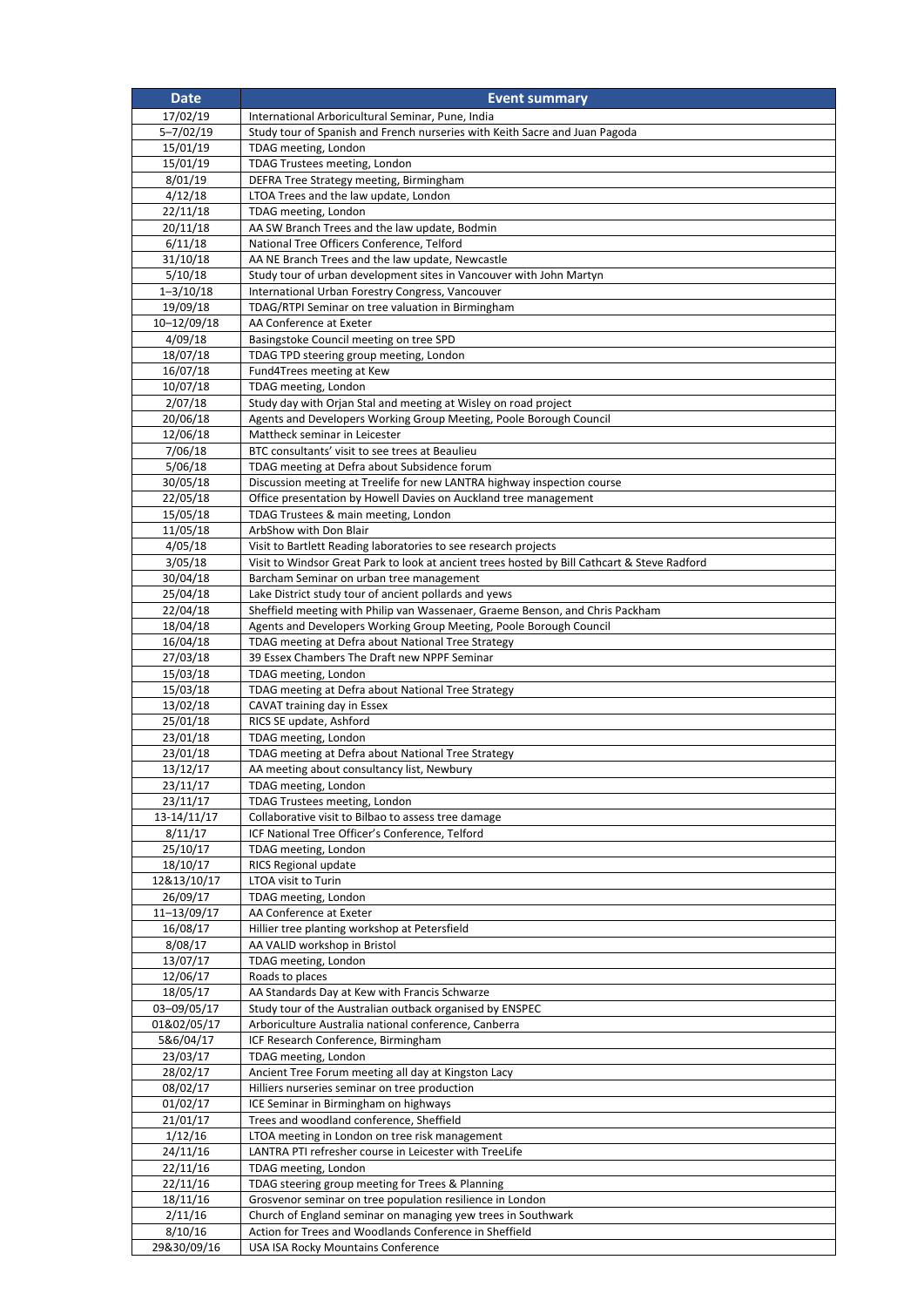| <b>Date</b>             | <b>Event summary</b>                                                                                           |
|-------------------------|----------------------------------------------------------------------------------------------------------------|
| 23/09/16                | Expert Witness course in London on Joint Meetings                                                              |
| 15/09/16                | TDAG Highways Seminar at Cambridge                                                                             |
| $5 - 7/09/16$           | AA Conference at Keele                                                                                         |
| 27/08/16                | Visit to Kuala Lumpur Botanic Gardens and Forest Research Institute of Malaysia                                |
| 24/08/16<br>11/08/16    | <b>CUGE Conference in Singapore</b><br>AA Duncan Slater course on forks                                        |
| 19/07/16                | TDAG meeting, London                                                                                           |
| 12&13/07/16             | LANTRA PTI Training Refresher Update                                                                           |
| 10-14/06/16             | Study tour of northern Spain looking at heritage trees                                                         |
| 9/06/16                 | Kew Society of Garden Designers Seminar                                                                        |
| 19/05/16                | AA Standards Day - Biosecurity                                                                                 |
| 18/05/16                | TDAG Trees & Planning Steering Group, London                                                                   |
| 10/05/16                | TDAG meeting, London<br>RHS Seminar, Wisley                                                                    |
| 11/04/16<br>17/03/16    | TDAG meeting, London                                                                                           |
| 15/03/16                | ICF forestry study day at Longleat                                                                             |
| 17/02/16                | TDAG 6Cs on highway trees and planning in Nottingham                                                           |
| 19/01/16                | TDAG meeting, London                                                                                           |
| 21/12/15                | Study tour of Sheffield to see tree removals                                                                   |
| $2 - 5/12/15$           | ASCA Conference, Tucson and fungi workshop with Francis Schwarze                                               |
| 25/11/15<br>18-20/11/15 | Kew TEP seminar on avenues<br>Arbor Day Partners Conference, Denver                                            |
| 12/11/15                | Slough veteran tree day                                                                                        |
| 6&7/11/15               | GUSA conference, Singapore                                                                                     |
| 21/10/15                | Launch of new Swedish tree standard in Uppsala, Sweden                                                         |
| 1/10/15                 | Barcham day on heritage tree management                                                                        |
| 29/09/15                | TDAG meeting, London                                                                                           |
| 21-23/09/15             | AA Conference at Warwick                                                                                       |
| 18/09/15<br>17/09/15    | James Urban presentation at LTOA, Merton<br>Visit to Hackney to see highway planting with Rupert Bentley-Walls |
| 10/09/15                | 6Cs highway code revision meeting in Nottingham on behalf of TDAG                                              |
| 30/07/15                | TDAG meeting in London (afternoon)                                                                             |
| 14/07/15                | TDAG/LTOA meeting in Wandsworth (Trees and planning)                                                           |
| 1/07/15                 | Study tour of Dunkeld heritage trees with Donald Rodger                                                        |
| 30/06/15                | Trees and the Law Seminar, Edinburgh                                                                           |
| 23/06/15<br>17/06/15    | TDAG Roadshow, Edinburgh                                                                                       |
| 10/06/15                | Barcham Big Barn Conference<br>National NZ heritage tree data base update with Brad Cadwallader                |
| $3 - 8/06/15$           | Study tour of the Australian outback organised by ENSPEC                                                       |
| $1 - 2/06/15$           | Australian national conference, Adelaide                                                                       |
| 14/05/15                | AA Standards Day - Trees and the law and SuDS                                                                  |
| 30/04/15                | TDAG Roadshow, Grosvenor, London                                                                               |
| 27/04/15<br>30/03/15    | Heritage tree meeting in Edinburgh<br>TDAG Roadshow, Landscape Institute, London                               |
| 12-13/03/15             | i-Tree conference in Alnarp, Sweden                                                                            |
| 10/03/15                | Study tour of tree planting in Stockholm, Sweden                                                               |
| 05/03/15                | Tree Council meeting in London on heritage trees                                                               |
| 30/01/15                | TDAG Roadshow, Liverpool                                                                                       |
| 29/01/15                | TDAG Roadshow, Manchester                                                                                      |
| 28/01/15                | AA SE Branch Merrist Wood Evening Lecture                                                                      |
| 2/12/14<br>20/11/14     | GLA/TDAG, Trees in Hard Landscapes<br>AA/TDAG Roadshow, Leicester, Trees in Hard Landscapes                    |
| 19/11/14                | AA/TDAG Roadshow, Preston, Trees in Hard Landscapes                                                            |
| 18/11/14                | AA/TDAG Roadshow, York, Trees in Hard Landscapes                                                               |
| 5/11/14                 | AA/TDAG Roadshow, Exeter, Trees in Hard Landscapes                                                             |
| 29/10/14                | Barcham Trees/TDAG, Trees in Hard Landscapes                                                                   |
| 28/10/14                | Day study tour in Shropshire looking at ancient churchyard yews                                                |
| 23/10/14<br>20/10/14    | Study tour of Brisbane looking at tree management<br>Study tour of Auckland looking at tree management         |
| 16-18/10/14             | New Zealand National Conference, Rotorua                                                                       |
| 8/10/14                 | Barcham Trees, i-Tree                                                                                          |
| 14-17/09/14             | AA Conference, London                                                                                          |
| 21/08/14                | Photography workshop all day here at the office                                                                |
| 1/07/14                 | CAS Ask the experts day at Edinburgh                                                                           |
| 26-28/05/14             | ISA European Conference, Turin                                                                                 |
| 15/05/14<br>9-10/04/14  | AA Standards Day - Fungal strategies<br>Visit to Amsterdam to review technical planting sites                  |
| 12-14/02/14             | Ontario Chapter ISA conference                                                                                 |
| 29-30/01/14             | Study tour to Lyon looking at urban forestry issues                                                            |
| 13/12/13                | BSI meeting for BS 8545                                                                                        |
| 11/12/13                | i-Tree meeting at City Hall, London                                                                            |
| 19/11/13                | BSI meeting for BS 8545                                                                                        |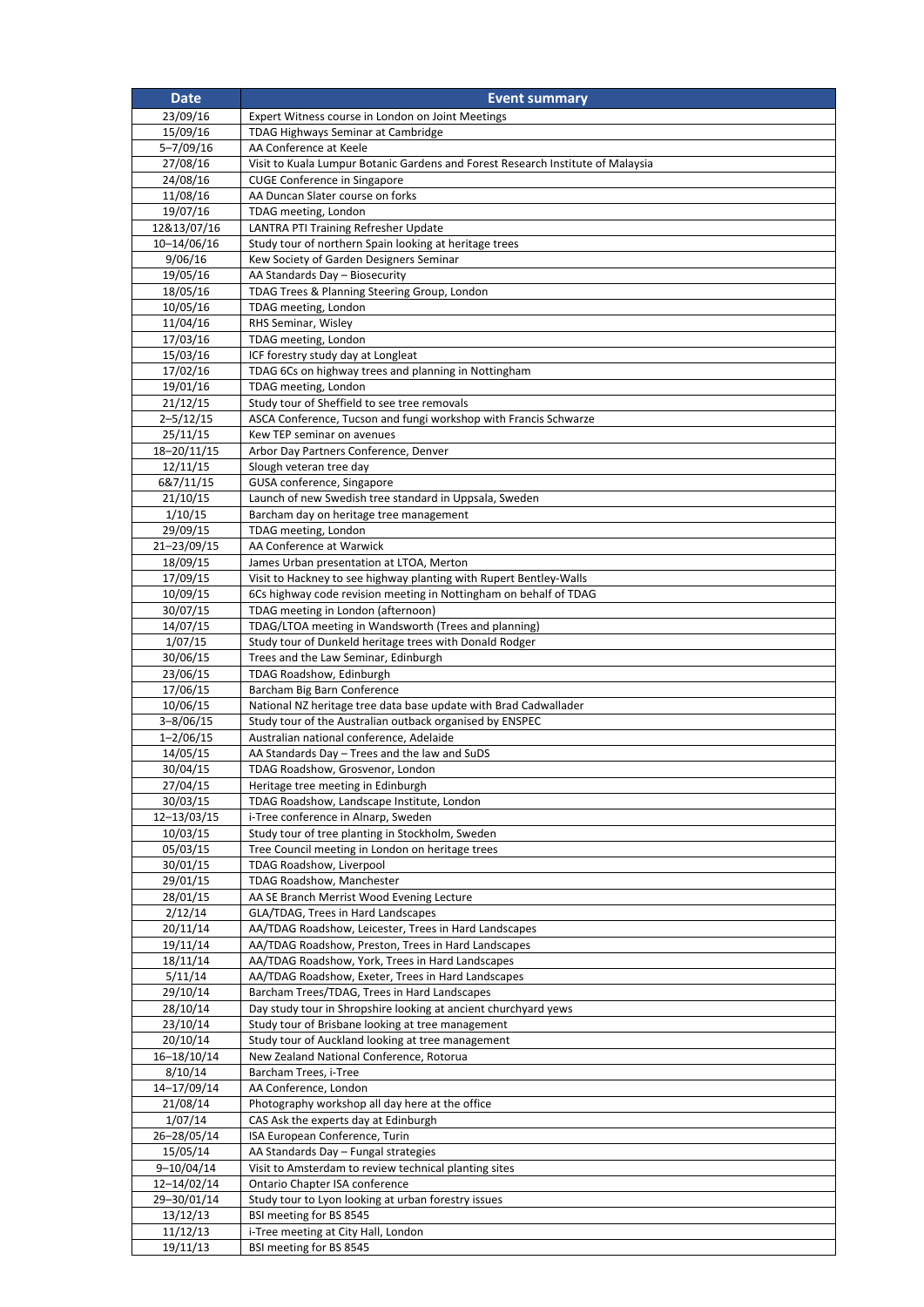| <b>Date</b>             | <b>Event summary</b>                                                                                                                     |
|-------------------------|------------------------------------------------------------------------------------------------------------------------------------------|
| 22/10/13                | BSI meeting for BS 8545                                                                                                                  |
| 17/09/13                | Visit to Amsterdam to see and discuss heritage trees                                                                                     |
| 12/09/13                | Visit to Bartlett labs in Reading                                                                                                        |
| $9 - 11/09/13$          | AA Conference, Exeter                                                                                                                    |
| 23/08/13                | Adobe Acrobat Pro Training                                                                                                               |
| 25/06/13<br>15/06/13    | ISA Ask the experts day at Kew<br>Wokingham Ancient Tree Group meeting                                                                   |
| 31/05/13                | BSI meeting for BS 8545                                                                                                                  |
| 24/05/13                | LTOA Tree risk management - London                                                                                                       |
| 16/05/13                | AA Standards Day - Acting as an expert witness                                                                                           |
| 8/05/13                 | RICS SW update, Exeter                                                                                                                   |
| 26/02/13                | BSI meeting for BS 8545                                                                                                                  |
| 23/01/13                | ICF Higher Education Institute meeting in Manchester                                                                                     |
| 10/01/13                | BSI meeting for BS 8545                                                                                                                  |
| 21/11/12<br>15-17/10/12 | RICS Rural Practice update, Petersfield<br>ISA Prairie Chapter Conference, Canmore, Alberta                                              |
| 19/09/12                | Internal Barrell Treecare Training Day on Tree Assessment at Poole                                                                       |
| $3 - 4/09/12$           | AA Conference, Reading                                                                                                                   |
| 26/07/12                | BSI meeting for BS 8545                                                                                                                  |
| 11/07/12                | Barcham Orjan Stal and Bjorn Embren on planting in urban streets                                                                         |
| 20/06/12                | Barcham Big Barn event with Ed Gilman on planting and pruning research                                                                   |
| 18/05/12                | BSI meeting for BS 8545                                                                                                                  |
| 15/05/12                | CIRIA planting mature trees working group meeting                                                                                        |
| 10/05/12<br>18/04/12    | AA Standards Day - Trees and criminal law<br>RICS SE CPD day - Bristol                                                                   |
| 23/03/12                | BSI meeting for BS 8545                                                                                                                  |
| 22/03/12                | Northampton risk management seminar                                                                                                      |
| 15/03/12                | Launch of CIRIA book on planting mature trees                                                                                            |
| 2/03/12                 | LTOA NTSG The future of tree risk management discussion day - London                                                                     |
| 22/02/12                | RICS NE CPD day - Newcastle                                                                                                              |
| 19/01/12                | BSI meeting for BS 8545                                                                                                                  |
| 9/12/11                 | Professional Solutions: Preparing to give oral evidence in court                                                                         |
| 9/12/11<br>17/11/11     | Professional Solutions: Successful communication at experts' meetings<br>Barcham veteran trees seminar with Ted Green and David Lonsdale |
| 3/11/11                 | AA Midland Branch Seminar -Leicester                                                                                                     |
| 2/11/11                 | RICS NE CPD day - Manchester                                                                                                             |
| 20/10/11                | Barcham trees and the law seminar with Charles Mynors                                                                                    |
| 4/10/11                 | LTOA Veteran tree day at Windsor Great Park with Ted Green                                                                               |
| 18-20/09/11             | AA Conference, Warwick                                                                                                                   |
| 17-19/07/11             | ISA international conference, Sydney                                                                                                     |
| 8/06/11<br>3/06/11      | GRaBS climate change day in Regents Park, London<br>BSI meeting for BS 8545                                                              |
| 12/04/11                | AA Standards Day – BS 5837 update and feedback                                                                                           |
| 19/04/11                | Barcham Philip van Wassenaer urban tree management update                                                                                |
| 12/04/11                | DeepRoot SuDS presentation - London                                                                                                      |
| 07/04/11                | Meeting with Luke Bennett in Sheffield                                                                                                   |
| 21/03/11                | BSI BS 8545 meeting                                                                                                                      |
| 16/03/11                | ICF assessors update day - Edinburgh                                                                                                     |
| 8/03/11<br>2/03/11      | CLA Update - Surrey<br>RICS NW CPD day - Manchester                                                                                      |
| 16/02/11                | RICS NE CPD day - Newcastle                                                                                                              |
| 04/01/11                | BSI BS 8545 meeting                                                                                                                      |
| $6 - 8/12/10$           | ASCA Conference - Florida, USA                                                                                                           |
| 5/12/10                 | ASCA Practice as an expert witness - Florida, USA                                                                                        |
| 17/11/10                | RICS NE CPD day - Leeds                                                                                                                  |
| 3/11/10                 | RICS NW CPD day - Knutsford                                                                                                              |
| 05/10/10<br>23/09/10    | BSI BS 8545 meeting<br>LTOA climate change                                                                                               |
| 13-15/09/10             | AA Conference, Manchester                                                                                                                |
| 2/07/10                 | Bond Solon report writing for expert witnesses run through RICS                                                                          |
| 29/06/10                | Bond Solon expert witness familiarisation run through RICS                                                                               |
| 24/06/10                | TEP Seminar on Avenues and Boulevards at Kew                                                                                             |
| 9/06/10                 | Barcham Gary Watson tree root update all day                                                                                             |
| 27/05/10                | RICS SE general practice update                                                                                                          |
| 26/05/10                | RICS NW rural practice update                                                                                                            |
| 13/05/10<br>3/03/10     | AA Standards Day - Acting as an expert witness<br>EcoBuild at Earls Court and manning the TDAG stand 2-4pm                               |
| 14-16/02/10             | Ohio ISA Chapter Conference, Ohio, USA                                                                                                   |
| 27/01/10                | Urban tree research conference Steering Group meeting                                                                                    |
| 19/11/09                | TEP Seminar on Climate Change at RGS in London                                                                                           |
| 17/11/09                | RICS Yorkshire and Humber CPD day                                                                                                        |
| 10/11/09                | Assessor at ICF interviews for Chartered status in Edinburgh                                                                             |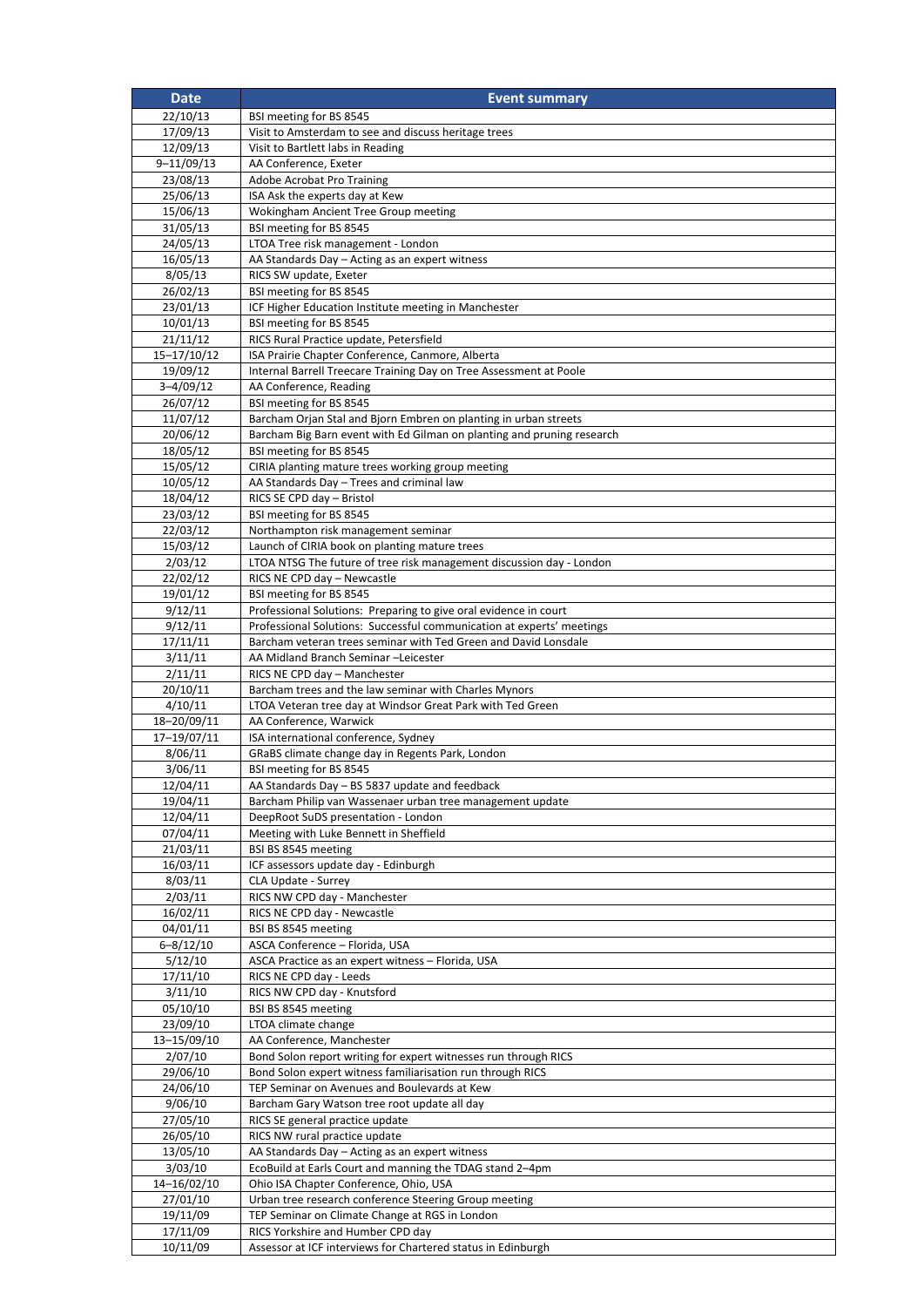| <b>Date</b>                 | <b>Event summary</b>                                                                                 |
|-----------------------------|------------------------------------------------------------------------------------------------------|
| 3/11/09                     | RICS Northwest CPD day                                                                               |
| 30/09/09                    | Barcham: In search of the supertree                                                                  |
| 21-23/09/09                 | AA Conference, Exeter                                                                                |
| 17-19/06/09                 | LANTRA Professional tree inspection course, Surrey                                                   |
| 4/06/09<br>14/05/09         | SE RICS CPD - One day of presentations about land use and planning<br>AA Standards Day - Birmingham  |
| 4&5/05/09                   | ISAAC Conference, NSW, Australia                                                                     |
| 21/04/09                    | Wealden District Council Ancient Tree Survey day of presentations                                    |
| 3/11/08                     | LTOA Safety seminar at LB Merton                                                                     |
| 22/10/08                    | RICS CPD talk on habitat regulations                                                                 |
| 8/10/08                     | East Anglian AA branch subsidence seminar                                                            |
| $1 - 2/10/08$               | WWF Sustainable Cities & Communities conference, Geneva                                              |
| 25/09/08                    | CAVAT training day, Essex                                                                            |
| 15-18/09/08<br>25-27/07/08  | AA Conference, Canterbury                                                                            |
| 24/07/08                    | ISA international conference, St Louis<br>Tree inspection workshop, St Louis                         |
| 10/07/08                    | TEP canopy cover seminar, RGS, London                                                                |
| 29/05/08                    | Tree Management for Public Safety - London                                                           |
| 21/05/08                    | Mattheck workshop on Tree Engineering at Hatfield                                                    |
| 16/05/08                    | LTOA Joint Mitigation Protocol launch at LB Southwark                                                |
| 15/05/08                    | AA Consultants' Training Day, Birmingham                                                             |
| 8/05/08                     | Designing with Trees at Kew                                                                          |
| 19/03/08<br>27/02/08        | HSE Safety Awareness Day, New Forest<br>Innovate & Green, Earls Court                                |
| 22/11/07                    | Brush up your English course by Plain Words                                                          |
| 18/10/07                    | Tree Council Review Group for Helliwell valuation                                                    |
| 12/09/07                    | Tree Council Review Group for Helliwell valuation                                                    |
| $3 - 5/09/07$               | AA Conference in Warwick                                                                             |
| 17/04/07                    | AA CPD day at Windsor                                                                                |
| 16/03/07                    | Tree Council Review Group for Helliwell valuation                                                    |
| 7/03/07                     | QTRA update at High Wycombe<br>ASCA Consulting Academy in Sacramento, USA                            |
| 20-23/02/07<br>22/11/06     | ICF & Ancient Tree Forum meeting in Tiverton                                                         |
| $2 - 4/10/06$               | AA Conference in York                                                                                |
| 15/09/06                    | Treework Environmental Practice risk assessment seminar in London                                    |
| 5/09/06                     | QTRA hazard risk assessment course in Guildford                                                      |
| 17/08/06                    | Treefest at Coles Nursery on nursery production in Leicester                                         |
| 22/02/06                    | EWI expert witness conference in London                                                              |
| 24/01/06<br>$10 - 12/11/05$ | ODPM High Hedges Legislation update in Birmingham                                                    |
| 10-11/10/05                 | New Zealand National Conference in Auckland<br>CTLA tree valuation seminar with Scott Cullen in Bath |
| 19-21/09/05                 | AA Conference in Exeter                                                                              |
| 8/08/05                     | ISA International Conference in Nashville, USA                                                       |
| 12/05/05                    | Basic tree climbing and aerial rescue update training                                                |
| 2/03/05                     | RICS Expert witness course in Birmingham                                                             |
| 28/02/05                    | ICF/RICS merger meeting at FC, Alice Holt                                                            |
| 5/11/04                     | New Zealand National Conference in Queenstown                                                        |
| 9-11/07/04<br>20-22/09/04   | Tree hazard assessment in London<br>AA Conference                                                    |
| 20/04/04                    | BRE training day on daylight issues in London                                                        |
| 28/11/03                    | The Expert Witness Conference 2003 in London                                                         |
| 29-31/10/03                 | New Zealand National Conference in Tauranga                                                          |
| 17-18/10/03                 | Successful Expert Practice by Society of Expert Witnesses in Bristol                                 |
| 15-17/09/03                 | AA Conference in Northampton                                                                         |
| $4 - 6/08/03$               | ISA Conference in Montreal, Canada                                                                   |
| 14/04/03<br>21/01/03        | CTLA seminar on tree valuation by Scott Cullen in York<br>BSI meeting for BS 5837 Review Group       |
| 14/01/03                    | Sun Alliance TreeRAT seminar in London                                                               |
| 20/11/02                    | BSI meeting for BS 5837 Review Group                                                                 |
| 16-18/09/02                 | AA Conference in Cambridge                                                                           |
| 29/08/02                    | Kew Gardens visit to inspect mycorrhizae treatments                                                  |
| 3/07/02                     | Cooper-Clarke special surfacing                                                                      |
| 1/05/02                     | BSI meeting for BS 5837 Review Group                                                                 |
| 23/04/02<br>9/10/01         | BRE training day on daylight issues in London<br>RICS Expert Witness Course in London                |
| 19/09/01                    | TRA shading and daylight seminar in London                                                           |
| 10-12/09/01                 | AA Conference in Lancaster                                                                           |
| 9/05/01                     | Arboriculture in planning: a tree centred approach workshop                                          |
| 29/03/01                    | Amenity valuation of trees workshop by Rodney Helliwell in Cheltenham                                |
| 14/03/01                    | NATO special surfaces: Installation of hard surfaces under trees workshop in London                  |
| 18-20/09/00                 | AA Conference in Exeter                                                                              |
| 10/05/00                    | NATO subsidence seminar in Chester                                                                   |